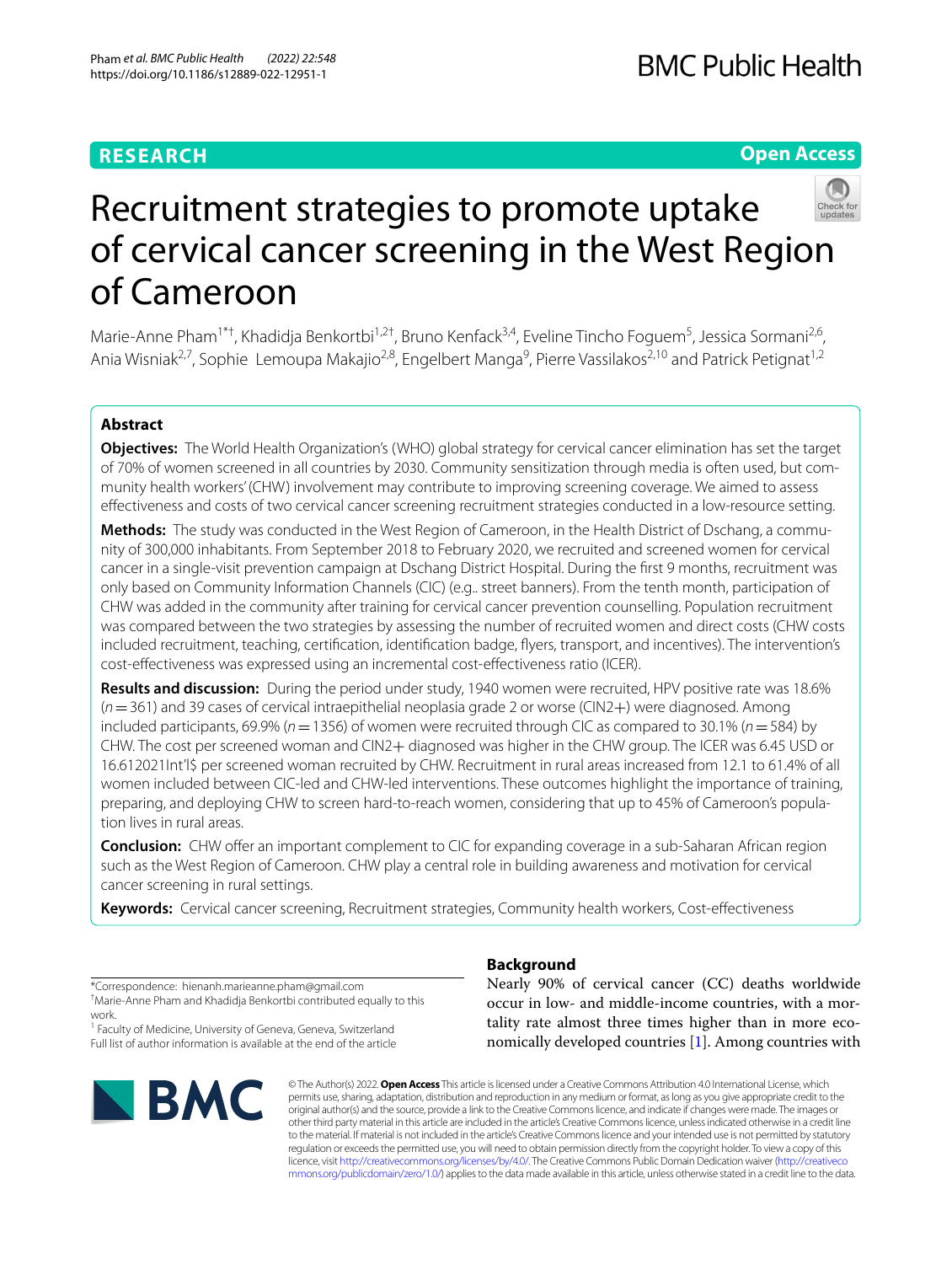the highest CC burden, 19 of the top 20 are located in sub-Saharan Africa [\[2](#page-10-1)]. A key reason for persistent high morbidity and mortality is the lack of sufficient screening coverage  $[3]$  $[3]$ . The main challenges for introducing an efficient screening program in sub-Saharan countries are limited resources and health infrastructure, shortage of health care providers, a low level of awareness, and insuffcient attention to women's health, especially in rural populations  $[4, 5]$  $[4, 5]$  $[4, 5]$ . The result is that the vast majority of women do not have access to screening and treatment.

In response to this growing problem, the World Health Organization (WHO) has launched the 90–70- 90 targets for 2030, aiming to eliminate CC  $[6]$  $[6]$ . These targets include (i) coverage of 90% of girls vaccinated, (ii) 70% of women screened, and (iii) treatment of 90% of women identifed with cervical disease. To reach the second and third WHO targets, it is recommended to use high-performance HPV tests and associate screening with immediate treatment if needed ("screen-andtreat" approach) [\[7](#page-11-2), [8](#page-11-3)].

The Health District of Dschang (West Region of Cameroon) has about 300,000 inhabitants. The Health District is divided into 22 health areas among which one is urban, 2 semi-urban and 19 rural [[9\]](#page-11-4). In September 2018, we implemented a screening and treatment program in Dschang District Hospital, based on a single-visit approach called  $3T$  (Test, Triage and Treat). The ongoing program is scheduled over a fve-year period (2018– 2023) and follows the WHO's recommendations to screen women between the ages 30–49years at least once every 5 years. According to a national census, we estimated that about 18′000 women should be screened in the Health District of Dschang to reach the 70% coverage rate set by the WHO's "90-70-90 targets"  $[6]$  $[6]$ . Therefore, an annual recruitment of 3′600 women was estimated to reach the second WHO target.

A program's performance and its impact on CC prevention highly depends on the screening coverage achieved by reaching the targeted population. This may be enhanced by raising awareness through educational interventions. Outreach strategies to encourage participation in prevention programs may be viewed as low priority activities and may sufer from a lack of resources as they compete with other healthcare issues such as infectious diseases [[10,](#page-11-5) [11\]](#page-11-6). Several challenges have been raised regarding the optimal recruitment strategies to inform women about screening and motivate them to participate. Screening interventions should also consider geographic conditions and the dispersion of the population living in these areas and be adapted to population needs.

Traditional choices for raising CC awareness in a large population within a short period of time are community information channels (CIC), such as advertising, radio, and television. However, the implication of community health workers' (CHW) living in the community may contribute to improving education and motivation for screening, and therefore increase coverage. The definition of CHW varies according to diferent cultures and healthcare systems. In Cameroon, they are trusted community members, integrated into the community health system without any formal professional or paraprofessional medical training  $[12-17]$  $[12-17]$ . The purpose of this study was to analyze and compare the recruitment rates and costs of the two diferent recruitment strategies.

#### **Methods**

#### **Setting**

The Health District of Dschang is divided into 22 health areas, which we separated into four zones based on accessibility to the district hospital (e.g. distances, roads, weather, and transportation means available). Zone 1 was defned as the most accessible area (urban) and Zone 4 the least accessible (rural).

#### **CIC recruitment**

From September 2018 to May 2019, recruitment was entirely based on announcements made and posters hung in women's associations, churches, and integrated health centers (chief nurses of each center were informed of this project). In Dschang District Hospital's waiting room, women were invited to participate in the screening program on a daily basis. Two large street banners were hung on the main tar road at the entrance and exit of Dschang for 1 month. Although the banners were hung in zone 1, this route is an access to district services and to markets where farmers weekly trade. Hence, it is used by inhabitants of all zones. The banners' exposition time was restricted by local authorities as this location was regularly used to announce local events. Local radio announcements were broadcast twice a week for 1 month. The limited duration of broadcasting was due to budget constraints. Radio announcements were made in French which is the official language used in the district. We expected participants to spread information about this campaign to their relatives. The combination of these methods of recruitment is summarized as CIC.

#### **CHW recruitment**

From June 2019 to February 2020, a recruitment strategy using CHW was added to the CIC intervention. At district level, district health managers were informed about the campaign and invited to participate by recruiting CHW. Selection was based on volunteer application without any prerequisites. CHW work in their village. They usually have a main job and act as CHW when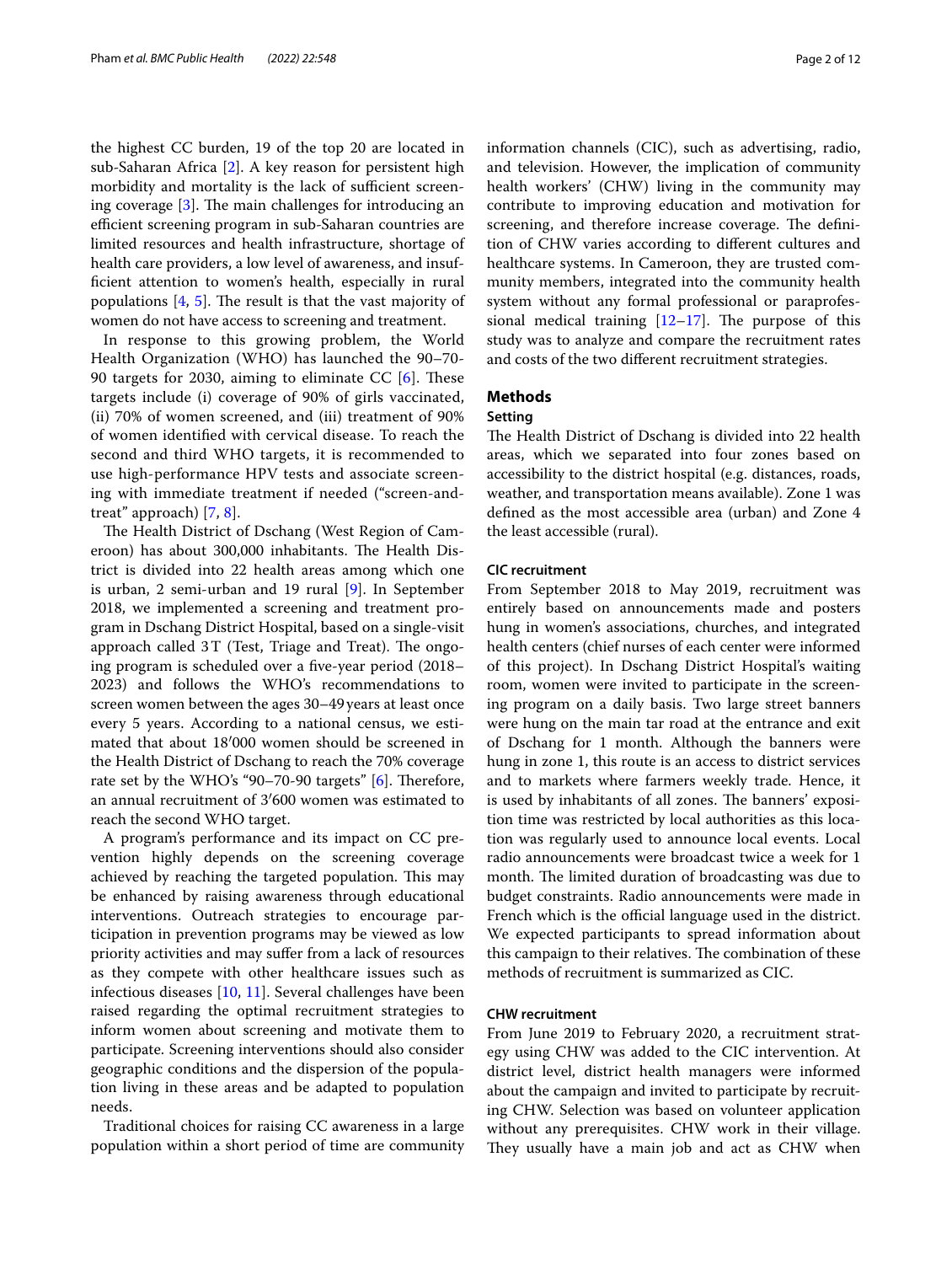called during public health activities. An incentive of 600 CFA (1 USD or 2.62021Int'l\$) per woman recruited from June to September 2019 was given, which was then increased to 1000 CFA (1.68 USD or 4.32021Int'l\$) since October 2019 to adequately cover cellphone and transportation fees.

In June 2019, 21 CHW attended a half-day informal training. These CHW were based in zone 1. In October 2019, 52 CHW from all health areas (zones 1 to 4) were enrolled in a two-day multi-modal training. Among the trained participants, 5 workers attended both sessions. The second session was based on the "WHO Toolkit for improving CWH Program and Service" [\[18](#page-11-9), [19\]](#page-11-10) and adapted to local barriers by regional caregivers. To differentiate CHW recruitment from CIC, CHW were given invitation vouchers to distribute to each woman they approached. CHW received their fnancial incentive according to the respective number of vouchers returned by participants attending screening.

#### **Screening process**

Recruited participants were expected to be present at the screening unit at 9am daily, where a one-hour health education session was provided by trained midwives. General information was given on sexually transmitted infections including HPV (its prevention, cancer development and treatment), contraceptive methods, intimate hygiene, and on the study project (inclusion, exclusion criteria, study procedures, planned follow-up). Participants were asked how they heard about the screening program and were encouraged to spread information about the campaign. Questions were addressed during this time. Participants flled a questionnaire on their socio-demographic characteristics and medical history and proceeded to vaginal self-sampling (Self-HPV) for primary screening. Samples were analyzed using the Xpert HPV assay® (GeneXpert®. Cepheid, 2015. Sunnyvale, California, USA). Results were available within 1 h. HPV-negative participants were advised to repeat screening in 5years. HPV-positive women underwent triage by visual inspection after application of acetic acid (VIA) and Lugol's iodine (VILI), and treatment with thermal ablation or large loop excision of the transitional zone (LLETZ) if required. Biopsy and endocervical curettage were performed on all HPV-positive patients for CC exclusion, quality control and further program evaluation. Further details can be found in previously published articles [[20,](#page-11-11) [21\]](#page-11-12).

#### **Data collection**

Before completing their HPV test, participants flled a sociodemographic questionnaire distributed by midwives.

#### **Inclusion**

We included for this analysis all women aged 30 to 49years old living within Dschang's Health District or its surroundings, who underwent an HPV test from September 2018 to February 2020. Exclusion criteria for HPV screening were pregnancy, hysterectomy, and vaginal bleeding. After verifcation of inclusion and exclusion criteria, volunteers provided informed written consent to participate in the study. To be counted in the CHW recruitment group, women had to present a CHW invitation voucher.

#### **Outcome measures**

(i) A comparison of sociodemographic characteristics of women recruited by each method was performed with in-depth analysis for each zone of origin. (ii) The number of participants screened was assessed and costs for the implementation of CHW and CIC interventions compared and (iii) to assess the cost-efectiveness of CHW, the costs and screening recruitment outcomes associated with each intervention were compared to generate an incremental cost-efectiveness ratio (ICER). Costs of recruitment by CHW included workers' recruitment, training supplies, certifcation, identifcation badges, vouchers, transportation, meals, accommodation, incentives, per diem, and miscellaneous materials. CIC costs included radio broadcasting, banners, and poster. Both groups included fnancial aid for women's transportation to the screening center according to hospital accessibility from each health area. To highlight the actual feld situation and its margin of error, we decided to compare the real-life cost-efectiveness (actual expenses, including incorrect patient transport fnancial aid), and the theoretical cost-efectiveness (expected expenses) generated by the CHW intervention to the cost-efectiveness of the CIC intervention. Costs are expressed in USD according to the exchange rate on March 1st, 2020 and, in international dollars to consider purchasing power parity.

#### **Statistical analysis**

Quantitative data were stored and analyzed using Stata Statistical Software Release 16 (StataCorp LP, College Station, TX, USA). A descriptive analysis was conducted; categorical variables were summarized with frequencies and percentages, and continuous variables were summarized with means and standard deviations (SD). *P*-values were estimated using Pearson's chi-squared test, Student's t-test, and ANOVA test as appropriate. All analyses were 2-sided and *p*-values <0.05 were considered statistically signifcant. Women's socio-demographic and medical data were collected, stored, and managed by the secuTrial<sup>®</sup> online database. The calculated incremental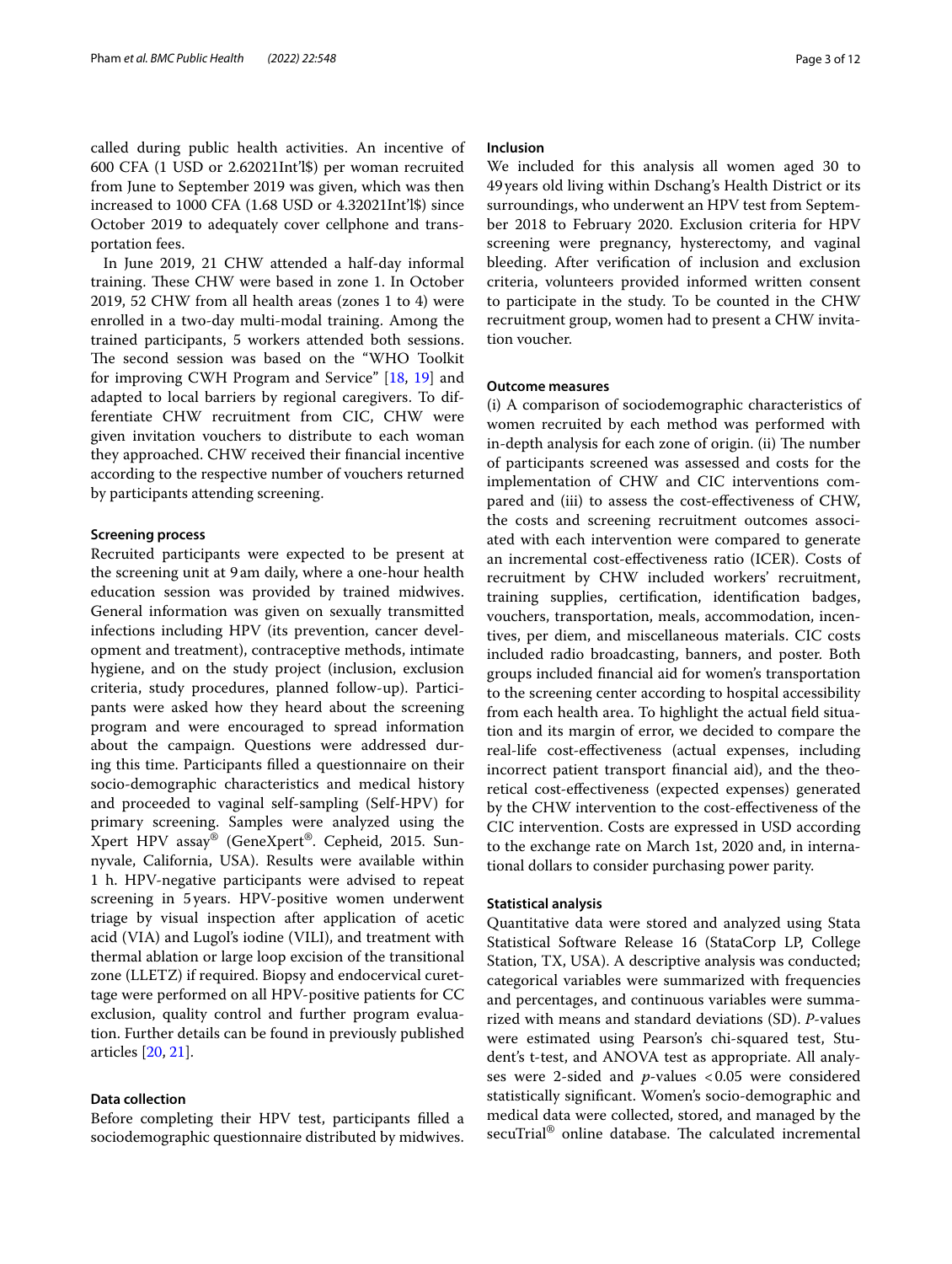cost-efectiveness ratio (ICER) was determined as the additional cost per screened woman by CHW, calculated as the diference between CHW costs and CIC costs divided by the diference of the number of screened women between CHWs and CIC.

#### **Ethical considerations**

The study obtained approval from the Cantonal Ethics Board of Geneva, Switzerland (Commission cantonale d'éthique de la recherche [CCER], No. 2017–0110) and the Cameroonian National Ethics Committee for Human Health Research (No. 2018/07/1083/CE/CNERSH/SP).

## **Results**

#### **Population**

A total of 1940 women were included during the study period, with an HPV positive rate of  $18.6\%$  ( $n=361$ ), and 39 CIN2+ (2.0%) lesions were diagnosed. In the CIC group, 1356 women (69.9%) were recruited and 28 CIN2+ (2.1%) lesions were detected. In the CHW group, 584 women (30.1%) were recruited and 11 CIN2+ (1.8%) lesions identifed. Two hundred sixteen participants living outside the health district of Dschang were recruited in the CIC group, and 19 patients in the CHW group. Among the 68 CHW trained, eight did not recruit any participants. The recruitment progress is depicted in Fig. [1](#page-3-0) showing reuptake of the recruitment trend when introducing CHW, and a sharp decrease in recruitment in December due to the annual closing of the Dschang Screening Unit for the winter holidays combined with equipment shortage during that period. Figure [2](#page-4-0)A-B shows the proportion of women recruited by district zone with each method. Using the CIC method, 87.89% of women were recruited in zone 1  $(n=1002)$ , 7.72% in zone 2 (*n*=88), 2.81% in zone 3 (*n*=32) and 1.58% in zone 4  $(n=18)$ . With the CHW method, 38.58% of women were recruited in zone 1  $(n=218)$ ; 29.03% in zone 2 (*n*=164); 13.81% in zone 3 (*n*=78); 18.58% in zone 4 ( $n = 105$ ).

#### **CIC versus CHW recruitment**

As shown in Table [1](#page-5-0), the mean age of participants was 40.2 years old  $(SD \pm 5.9)$ . The two groups differed significantly on all socio-demographic variables  $(p = 0.001)$ . However, we did not observe any significant difference between both groups in the proportion of positive HPV test results, HIV self-reported status, and histology among HPV-positive women. Some variables had missing data as a few participants did not answer all questions. Populations recruited by CHW compared to CIC accounted for more divorced and widowed women (11% vs 5.8%) and fewer single women (4.3% vs 8.9%). The predominant education level in the CIC group was secondary (56.0%) and tertiary (23.25%), while in the CHW group, the predominant education level was primary and secondary with 46.9% in each sub-category. Employed and selfemployed women were the most represented in the CIC-led intervention at 35.4 and 30.4%, respectively, whereas in the CHW-led recruitment, women were mostly farmers (42.6%) and housewives (25.2%). The unemployment rate in our sample was 0.4%. Women

<span id="page-3-0"></span>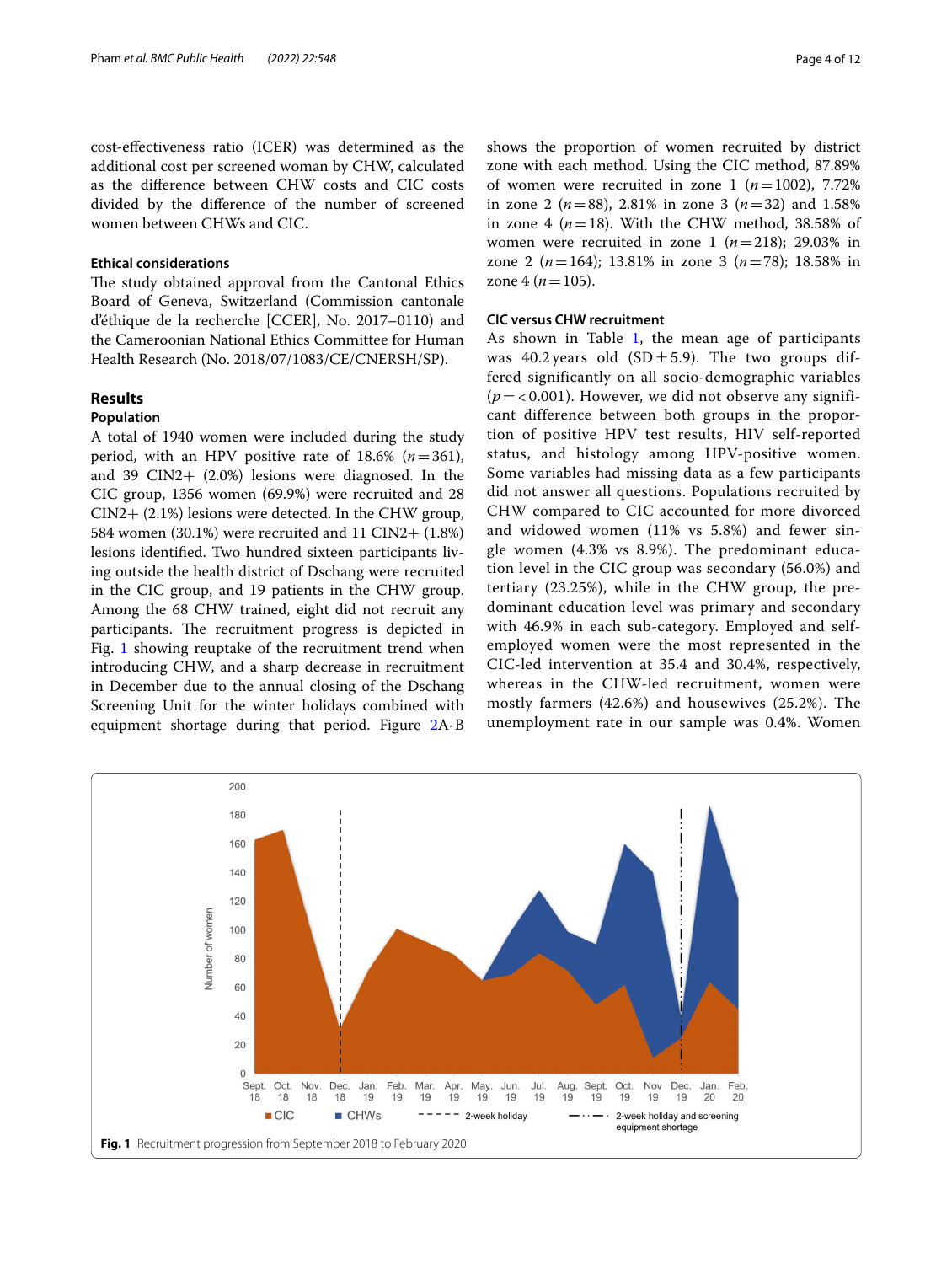

<span id="page-4-0"></span>recruited by CHW often had more than 4 children (69.2%) compared to CIC-recruited women, among which 48,8% had between 1 and 4 children and 46.2% had more than 4 children. Tobacco consumption was higher among women in the CHW group (4.6% vs 0.5%). Most women (69.8%) did not use any form of contraceptive. Condom usage was reported by 13.9% in the CIC group compared to 3.6% in the CHW group. Intra-uterine devices, hormonal implants, and injections were used as a contraceptive method for 14.7% of participants in the CIC recruitment group and 20.0% of participants in the CHW group. Previous CC screening was reported by 24.3% in the CIC-led intervention and 3.9% in the CHW-led intervention.

#### **Recruitment breakdown by zone**

Socio-demographic diferences between women recruited by CIC and CHW in the four zones are described in Table [2](#page-7-0)**.** Participants' mean age varied between urban and rural areas, with women in zone 1 tending to be younger than those in zone  $4 (p < 0.001)$ . In zone 1, primary education only was attended by 17.4% of women in the CIC group contrasting with 39.5% of women recruited in the CHW group. Furthermore, secondary level and higher was reached by more participants in the CIC group than in the CHW-led intervention except for zone 4, (38.9% in the CIC and 49.5% in the CHW group). Tertiary education was attended by 25.6% in zone 1 recruited by CIC compared to only 7.8% in zone 1 within the CHW group. In the CIC-led intervention, women in zone 1 were more frequently employed (38.1%) and self-employed (33.1%), whereas in zone 2–4, women worked more frequently as farmers (34.1, 34.4 and 50% respectively). In the CHW-led intervention, most participants were self-employed in zone 1 (34.9%), and farmers in zones 2 (49.4%), 3 (92.3%) and 4 (76.2%). We also found that most unemployed women lived in zone 1 and were recruited through CIC. Women coming from zone 1 and recruited through CIC had fewer children than in other zones. Indeed, 49.7% women in zone 1 had between 1 and 4 children and 45.51% had more than 4 children, while in other subgroups, between 62.5 and 80.95% of participants had more than 4 children. Within the CIC-recruited group, most women who used condoms were in zone 1 (15.2%,) and zone 2 (13.6%). Participants who smoked the most were recruited by CHW and live in zone 2 (7.9%) and in zone 3 (12.8%). Variance in previous CC screening was also shown between women living in urban zones compared to those in rural zones and depending on the recruitment method. Among women recruited through CIC, 25.45% of those living in zone 1 had a history of previous CC screening, 15.9% in zone 2, 9.4% in zone 3 and 5.6% in zone 4 ( $p = 0.092$ ). Rates of previous screening were generally lower in women recruited by CHW, where 7.8% of women in zone 1 had a previous CC screening, 1.2% in zone 2, 2.6% in zone 3 and 1.9% in zone 4 ( $p = 0.017$ ).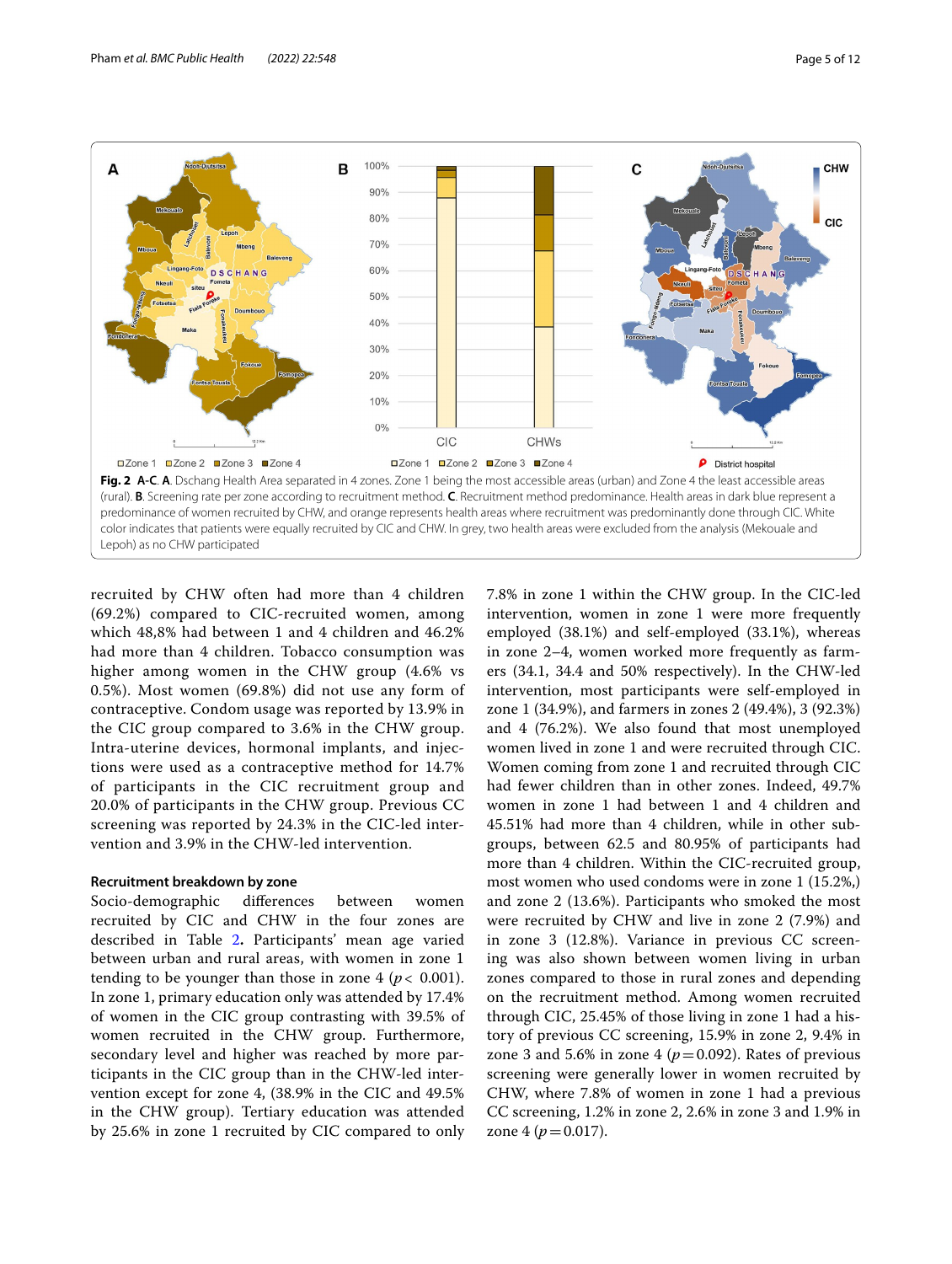## <span id="page-5-0"></span>**Table 1** Baseline sociodemographic, reproductive health, and clinical characteristics according to CHW and CIC groups

|                                              | $ClC, n$ (%) | CHW, n (%)       | Total, n (%) | P-value* |
|----------------------------------------------|--------------|------------------|--------------|----------|
| Variable                                     |              |                  |              |          |
| Participants recruited                       | 1356 (69.9%) | 584 (30.1%)      | 1940 (100%)  |          |
| Age (years), mean $\pm$ SD                   | 39.4 (±5.9)  | 41.9 $(\pm 5.6)$ | 40.2 (±5.9)  | < 0.001  |
| Marital status                               |              |                  |              | < 0.001  |
| Single                                       | 121 (8.9%)   | 25 (4.3%)        | 146 (7.5%)   |          |
| Married/In a relationship                    | 1155 (85.2%) | 494 (84.6%)      | 1649 (85%)   |          |
| Divorced/widowed                             | 78 (5.8%)    | 64 (11.0%)       | 142 (7.3%)   |          |
| Fducation                                    |              |                  |              | < 0.001  |
| Unschooled                                   | 5(0.4%)      | 9(1.5%)          | 14 (0.7%)    |          |
| Primary education                            | 275 (20.3%)  | 274 (46.9%)      | 549 (28.3%)  |          |
| Secondary education                          | 759 (56.0%)  | 274 (46.9%)      | 1033 (53.3%) |          |
| Tertiary education                           | 315 (23.2%)  | 24 (4.1%)        | 339 (17.5%)  |          |
| Employment status                            |              |                  |              | < 0.001  |
| Employed                                     | 480 (35.4%)  | 62 (10.6%)       | 542 (27.9%)  |          |
| Self-employed                                | 412 (30.4%)  | 121 (20.7%)      | 533 (27.5%)  |          |
| Farmer                                       | 130 (10.0%)  | 249 (42.6%)      | 379 (19.5%)  |          |
| Housewife                                    | 274 (20.2%)  | 147 (25.2%)      | 421 (21.7%)  |          |
| Student                                      | 50 (3.7%)    | 4(0.7%)          | 54 (2.8%)    |          |
| Unemployed                                   | 8 (0.6%)     | $\,0\,$          | 8 (0.4%)     |          |
| Age at menarche (years), mean $\pm$ SD       | 14.6(1.8)    | 14.9(1.7)        | 14.7(1.8)    | < 0.001  |
| Age at first intercourse, mean $\pm$ SD      | 18.0 (2.9)   | 17.48 (2.4)      | 17.9 (2.8)   | < 0.001  |
| Number of sexual partners, median (IQR)      | $3(2-5)$     | $3(2-4)$         | $3(2-5)$     |          |
| Age at first delivery (years), mean $\pm$ SD | 21.3(5.8)    | 19.8 (4.3)       | 20.9 (5.4)   | < 0.001  |
| Parity                                       |              |                  |              | < 0.001  |
| Nulliparous                                  | 65 (4.8%)    | 13 (2.2%)        | 78 (4.0%)    |          |
| $1 - 4$                                      | 662 (48.8%)  | 166 (28.4%)      | 828 (42.9%)  |          |
| >4                                           | 627 (46.2%)  | 404 (69.2%)      | 1031 (53.1%) |          |
| Tabaco consumption                           |              |                  |              | < 0.001  |
| Yes                                          | 7 (0.5%)     | 27 (4.6%)        | 34 (1.8%)    |          |
| None                                         | 1347 (99.3%) | 555 (95.0%)      | 1902 (98.0%) |          |
| Contraception                                |              |                  |              | < 0.001  |
| None                                         | 924 (68.1%)  | 430 (73.6%)      | 1354 (69.8%) |          |
| Condom                                       | 189 (13.9%)  | 21 (3.6%)        | 210 (10.8%)  |          |
| Hormonal pill                                | 23 (1.7%)    | 8 (1.4%)         | 31 (1.6%)    |          |
| DIU/ implant/ injection                      | 199 (14.7%)  | 117 (20.0%)      | 316 (16.3%)  |          |
| Other                                        | 16 (1.2%)    | 5 (0.9%)         | 21 (1.1%)    |          |
| Previous cervical cancer screening           |              |                  |              | < 0.001  |
| None                                         | 1025 (75.6%) | 560 (95.9%)      | 1585 (81.7%) |          |
| Yes                                          | 329 (24.3%)  | 23 (3.9%)        | 352 (18.1%)  |          |
| HIV status (self-reported)                   |              |                  |              | 0.791    |
| Negative                                     | 1327 (97.9%) | 574 (98.3%)      | 1901 (98.0%) |          |
| Positive                                     | 27 (2.0%)    | 9(1.5%)          | 36 (1.9%)    |          |
| HPV testing results                          |              |                  |              | 0.287    |
| Negative                                     | 1096 (80.8%) | 484 (82.9%)      | 1580 (81.4%) |          |
| Positive                                     | 260 (19.2%)  | 100 (17.1%)      | 360 (18.6%)  |          |
| HPV-16/18/45                                 | 59 (4.4%)    | 24 (4.1%)        | 83 (4.3%)    |          |
| Other HPV                                    | 215(15.9%)   | 86 (14.7%)       | 301 (15.5%)  |          |
| Histology (% of HPV positive women)          |              |                  |              | 0.437    |
| Normal                                       | 179 (68.8%)  | 62 (62%)         | 241 (66.9%)  |          |
| CIN1                                         | 44 (16.9%)   | 18 (18%)         | 62 (17.2%)   |          |
| $CIN2+$                                      | 28 (10.8%)   | 11 (11%)         | 39 (10.8%)   |          |

*Abbreviations*: *CHW* Community Health Workers, *CIC* Community Information Channels, *SD* Standard Deviation, *IQR* Interquartile range, *HIV* Human immunodefciency virus, *HPV* Human papillomavirus, *n* number

\**p*-values were estimated using chi-squared test, t-test as appropriate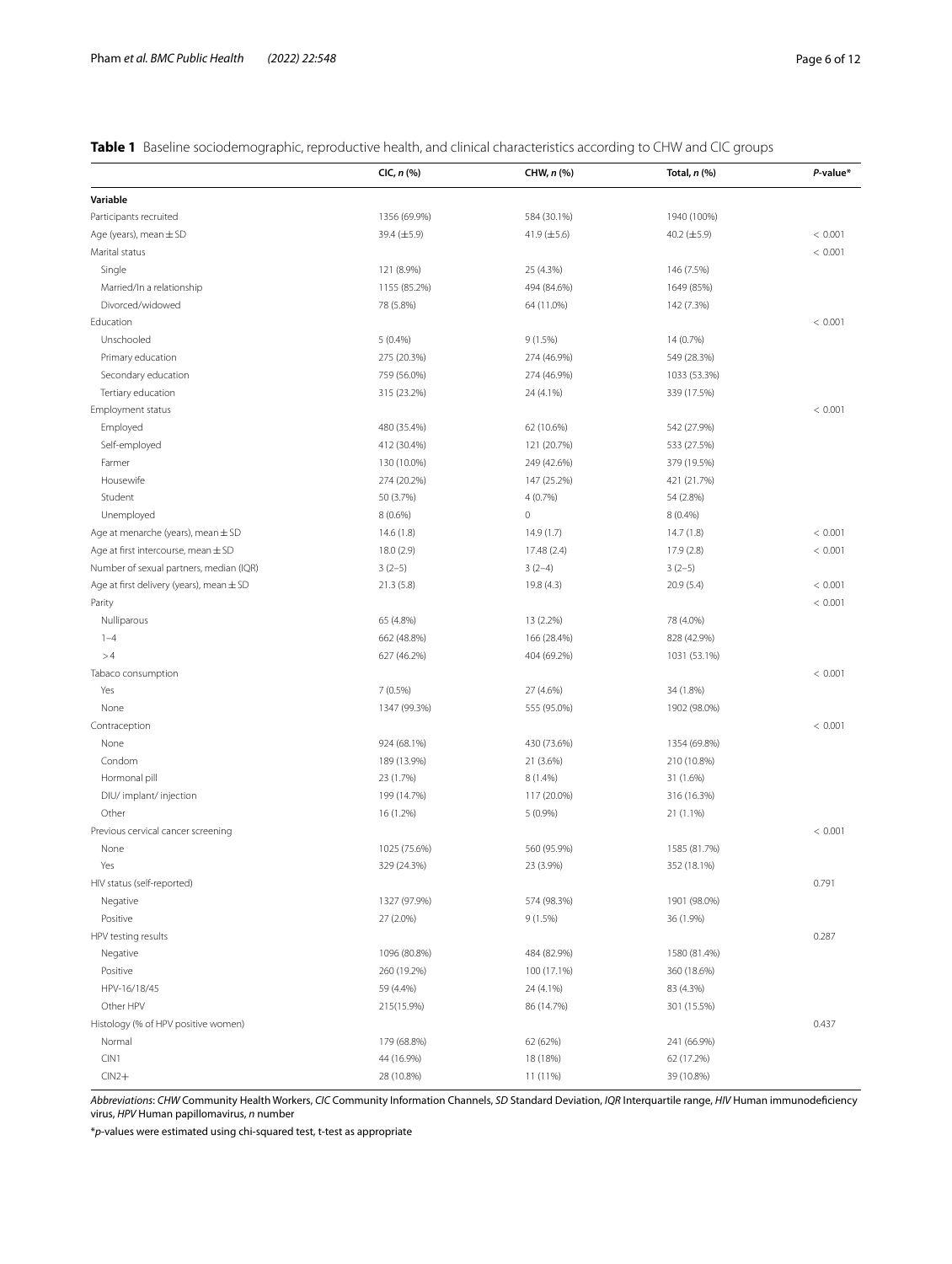#### **Screening rate**

Figure [2C](#page-4-0) shows recruitment method predominance by health area. We observed a predominance for CHW recruitment in areas distant from the district center.

The cost-effectiveness analysis of recruitment is presented in Table [3.](#page-9-0)

#### **Cost analysis**

A detailed breakdown of CHW training costs for each session is presented in the [supplemental table](#page-10-4). The June session cost a total of 694.98 USD (cost per trained CHW was 33.09 USD for 21 CHW). The October session's total cost was 1962.88 USD (cost per trained CHW was 37.75 USD for 52CHW). CIC costs include 33.62 USD for four radio broadcasts, 184.92 USD for two street banners, 42.03 USD for a thousand poster. Based on the onsite accounting book, the patients' transport cost was 1411.30 USD without distinction between the two intervention groups. To compare the two groups, the theoretical patients' transport cost is presented on Table [3.](#page-9-0) This was calculated based on the predefned amount allocated to each participant according to hospital accessibility from each health area and amounted to 1845.87 USD for the CHW-led intervention and 1345.74 USD for the CICled intervention. The financial incentives paid to CHW were calculated to be around 1141.57 USD (based on receipts when available, and theoretically calculated for participants with missing receipts). The theoretical cost of CHW incentive, based on the total number of women recruited through CHW was 870.40 USD. The average cost per CIC-recruited woman was 1.18 USD compared to 9.20 USD per CHW-recruited woman. Based on theoretical costs, the ICER was 6.45 USD or 16.612021Int'l\$ per screened woman recruited by CHW. The average cost per CIN2+ lesion diagnosed was 57.37 USD in the CIC group compared to 488.56 USD in the CHW group.

#### **Discussion**

The global WHO strategy for cervical cancer elimination recommends that each country should meet the 90–70- 90 targets by 2030 [\[6](#page-11-1)]. Achieving and sustaining the second target (70% of participation rate to screening with a high-performance test) will be one of the most challenging issues for many LMICs. For example, in Cameroon, it was estimated that the cervical cancer screening participation rate in a woman's lifetime is less than 10% [\[22](#page-11-13)]. This condition is one of the main reasons for the high cervical cancer incidence and mortality among middleaged women in the country [\[8](#page-11-3)]. Our aim was to explore the efectiveness and costs of two diferent recruitment strategies in encouraging women to have a screening test.

Media-based information for public education about health-related issues are frequently used in national campaigns in Cameroon [[23](#page-11-14)[–25](#page-11-15)]. However, according to the 2018 Demographic and Health Survey in Cameroon, within the West Region, 38.1% of women were not exposed to any television, radio, or newspapers, 56.5% of women watched television and 22.4% listened to radio at least once a week  $[22]$  $[22]$ . This aspect is crucial for any decision making related to information spreading. Considering this data, radio broadcasting in our context may not be the most efficient strategy compared to television-based interventions. However, the latter may be more expensive. Data is still limited about the impact of encouraging behavior changes related to health services, and the resulting cost per person screened.

Efficiency results for screening coverage must consider that CIC and oral communication within the community co-existed with CHW-led interventions during the second period under study. Several women recruited by CHW could have been screened without mentioning the CHW referral, which would lead to their misclassifcation. Community-spread communication co-existed with the CHW-led intervention and probably also increased recruitment in each group; thus, CHW's impact could be greater than we assumed. At the screening center, warm welcome can lead to a positive experience and favor recruitment.

CHW-led interventions constitute an important step to increase participation in cervical cancer screening programs. They contribute to optimizing the participation as they use their cultural knowledge and ensure that message are delivered in a culturally appropriate fashion according to women's preferences and needs in rural areas where the screening rate is very low, which difer from those of women living closer to the city [\[14](#page-11-16), [26](#page-11-17)]. As shown in Tables [1](#page-5-0) and [2](#page-7-0), women recruited by CHW tended to be less educated, had more children, used fewer condoms, and consumed more tobacco. Participant knowledge about cervical cancer in rural areas may not be the same as women living closer to the hospital. Studies have suggested that higher cervical cancer awareness is found among women living in an urban environment due to internet and media access [[27\]](#page-11-18). It has been established that a lack of information and awareness about screening centers' location, the cost of screening, available time, and geographical conditions are the main barriers to CC screening [\[28](#page-11-19)[–31\]](#page-11-20).

In our study, CIC were used to convey an invitation to get screened. However, in other studies, media used as an educational tool appeared as efective as CHW interventions to raise awareness about the importance of CC screening, although lay health workers were more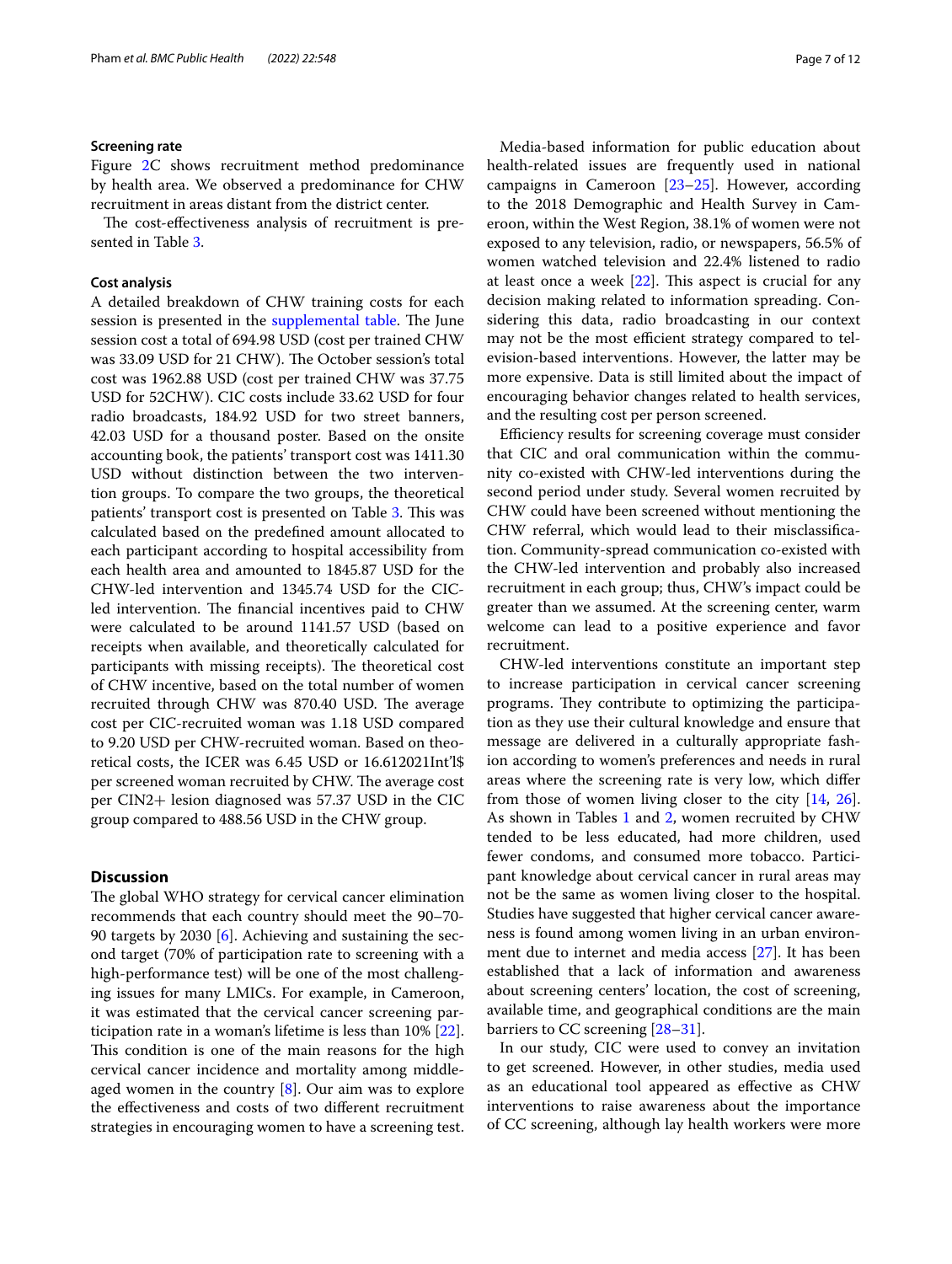<span id="page-7-0"></span>

| ļ                                                     |
|-------------------------------------------------------|
| J<br>ׇ֘֝֕֕֜֡                                          |
| i<br>l                                                |
| ı                                                     |
| ׇ֚֘֡<br>$\overline{\phantom{a}}$                      |
|                                                       |
| l                                                     |
|                                                       |
|                                                       |
|                                                       |
|                                                       |
| j                                                     |
| $\overline{\phantom{a}}$                              |
| ĺ<br>l                                                |
| i                                                     |
| j                                                     |
|                                                       |
| i                                                     |
|                                                       |
|                                                       |
| $\ddot{\phantom{a}}$                                  |
|                                                       |
| l<br>l<br>í                                           |
| ì                                                     |
| ֖֖֖֖ׅׅׅ֪ׅ֖֧֪ׅ֪֪ׅ֖֚֚֚֚֚֚֚֚֚֚֚֚֚֚֚֡֝֝֘֝֬֝֬֝֬֝֝֓<br>١    |
|                                                       |
|                                                       |
| j<br>j                                                |
|                                                       |
| ֡֡֡                                                   |
|                                                       |
| ٣<br>Ï                                                |
|                                                       |
| í                                                     |
|                                                       |
|                                                       |
| ĵ.                                                    |
|                                                       |
| j<br>١                                                |
| S<br>j                                                |
| ì<br>I                                                |
|                                                       |
| ţ                                                     |
|                                                       |
| ì                                                     |
| ł                                                     |
| l<br>ï                                                |
| Ì                                                     |
| ā                                                     |
|                                                       |
|                                                       |
| Ì                                                     |
|                                                       |
| ١                                                     |
| j                                                     |
| ł<br>Ï                                                |
|                                                       |
| ï                                                     |
| .<br>S<br>$\frac{1}{2}$                               |
| ī<br>ï<br>ś                                           |
|                                                       |
| ١                                                     |
|                                                       |
|                                                       |
| l<br>Š                                                |
|                                                       |
|                                                       |
|                                                       |
| I                                                     |
|                                                       |
|                                                       |
| ì                                                     |
| 5                                                     |
| ï                                                     |
| ī                                                     |
|                                                       |
|                                                       |
|                                                       |
| ï<br>Š                                                |
|                                                       |
|                                                       |
|                                                       |
|                                                       |
|                                                       |
|                                                       |
| ֚֚֘֝                                                  |
| i<br>ׇ֘֒                                              |
|                                                       |
| ֖֖֖֖֖֧ׅ֧ׅ֖֧֪֪ׅ֖֚֚֚֚֚֚֚֚֚֚֚֚֚֚֚֚֚֚֚֚֡֝֝֝֬֝֬֝֬֝֓֞֡<br>i |
|                                                       |
| ļ                                                     |
| Ó<br>١                                                |
| à<br>j                                                |
|                                                       |
|                                                       |
|                                                       |
| ÷<br>ł                                                |
|                                                       |
| ļ<br>J                                                |
| į<br>ׇׇ֠֕֡                                            |
|                                                       |
| j<br>١                                                |
| l                                                     |
|                                                       |
| i                                                     |
| i                                                     |
| ׇ֚֘֡<br>l                                             |
| l                                                     |
|                                                       |
|                                                       |
|                                                       |
|                                                       |
|                                                       |
|                                                       |
| I                                                     |
|                                                       |
| $\overline{\mathbf{C}}$<br>l<br>ï                     |
| Ù                                                     |
| ۱<br>i                                                |
| $\frac{1}{2}$<br>l<br>١                               |
|                                                       |
|                                                       |
| I<br>ĺ                                                |
| a<br>∍                                                |

| 47 (60.3%)<br>10 (12.8%)<br>19 (24.4%)<br>75 (96.2%)<br>65 (83.3%)<br>11 (14.1%)<br>30 (38.5%)<br>50 (92.3%)<br>12(15.4%)<br>58 (74.4%)<br>57 (73.1%)<br>76 (97.4%)<br>78 (13.8%)<br>18 (23.1%)<br>43 (±5.5)<br>20.2 (4.1)<br>14.9(1.7)<br>17.4(2.4)<br>2(2.6%)<br>1(1.3%)<br>1(1.3%)<br>6 (7.7%)<br>3 (3.9%)<br>2(2.6%)<br>Zone <sub>3</sub><br>$2(1-4)$<br>159 (97.0%)<br>133 (81.1%)<br>131 (79.9%)<br>162 (98.8%)<br>164 (29.0%)<br>115 (70.1%)<br>43.1 (±5.4)<br>85 (51.8%)<br>72 (43.9%)<br>81 (49.4%)<br>42 (25.6%)<br>46 (28.1%)<br>26 (15.9%)<br>25 (15.2%)<br>30 (18.3%)<br>19.59 (3.7)<br>11 (6.7%)<br>14.7(1.6)<br>17.2(2.0)<br>6(3.7%)<br>6(3.7%)<br>3(1.8%)<br>6 (3.7%)<br>2 (1.2%)<br>3(1.8%)<br>Zone <sub>2</sub><br>$3(2-4)$<br>160 (73.4%)<br>201 (92.2%)<br>213 (97.7%)<br>189 (86.7%)<br>131 (60.1%)<br>218 (38.6%)<br>141 (64.7%)<br>40.9 (±5.7)<br>86 (39.5%)<br>36 (16.5%)<br>76 (34.9%)<br>33 (15.1%)<br>72 (33.0%)<br>50 (22.9%)<br>73 (33.5%)<br>15(6.9%)<br>14(6.4%)<br>17 (7.8%)<br>15.0(1.7)<br>17.9(2.5)<br>19.9(4.5)<br>1(0.5%)<br>5 (2.3%)<br>8 (3.7%)<br>Zone <sub>1</sub><br>$3(2-4)$<br>$<0.001$<br>$<0.001$<br>0.001<br>0.001<br>0.389<br>0.013<br>0.092<br>0.004<br>0.002<br>0.004<br>0.001<br>$42.3(\pm 4.3)$<br>13 (72.2%)<br>11 (61.1%)<br>14 (77.8%)<br>17 (94.4%)<br>$3(2.8-4.3)$<br>14 (77.8%)<br>17(94.4%<br>3 (16.7%)<br>4 (22.2%)<br>14.7(1.6)<br>4 (22.2%)<br>18 (1.6%)<br>5 (27.8%)<br>7 (38.9%)<br>2 (11.1%)<br>16.3(1.5)<br>3 (16.7%)<br>19.7(2.7)<br>1(5.6%)<br>9 (50%)<br>Zone 4<br>1 (5.6%)<br>$\circ$<br>$\circ$<br>$\circ$<br>$\circ$<br>41.5 $(\pm 5.4)$<br>12 (37.5%)<br>20 (62.5%)<br>11 (34.4%)<br>11(34.4%)<br>28 (87.5%)<br>26 (81.3%)<br>25 (78.1%)<br>11(34.4%)<br>20 (62.5%)<br>29 (90.6%)<br>4 (12.5%)<br>32 (2.8%)<br>15.1(1.8)<br>17.9(2.8)<br>20.6(4.7)<br>3(9.4%)<br>$1(3.1\%)$<br>2(6.3%)<br>2(6.3%)<br>2(6.3%)<br>3 (9.4%)<br>3(9.4%)<br>8 (25%)<br>Zone <sub>3</sub><br>$3(2-4)$<br>$\circ$<br>41.4 (±5.6)<br>14 (15.9%)<br>16 (18.2%)<br>30 (34.1%)<br>51 (69.3%)<br>74 (84.1%)<br>14 (15.9%)<br>82 (93.2%)<br>25 (28.4%)<br>61 (69.3%)<br>28 (31.4%)<br>58 (65.9%)<br>12 (13.6%)<br>15 (17.1%)<br>76 (86.4%)<br>27 (30.7%)<br>88 (7.7%)<br>9 (10.2%)<br>14.6(1.8)<br>17.3(1.9)<br>19.6(4.2)<br>3(3.4%)<br>2(2.3%)<br>3(3.4%)<br>Zone <sub>2</sub><br>$3(2-5)$<br>1002 (87.9%)<br>870 (86.8%)<br>456 (45.5%)<br>152 (15.2%)<br>190 (19.0%)<br>746 (74.5%)<br>255 (25.5%)<br>949 (94.7%)<br>174 (17.4%)<br>824 (82.2%)<br>382 (38.1%)<br>659 (65.8%)<br>332 (33.1%)<br>498 (49.7%)<br>232 (23.2%)<br>39.1 (±5.9)<br>81 (8.1%)<br>50 (5.0%)<br>47 (4.7%)<br>55 (5.5%)<br>21.5(5.9)<br>39 (3.9%)<br>14.6(1.8)<br>8.1 (2.9)<br>3(0.3%)<br>Zone <sub>1</sub><br>$3(2-5)$<br>Number of sexual partners, median (IQR)<br>Unemployed, Housewife and student<br>Age at first delivery (years), mean ± SD<br>Age at menarche (years), mean ± SD<br>Secondary education and higher<br>Age at first intercourse, mean ±SD<br>Previous cervical cancer screening<br>Married/In a relationship<br>Participants recruited n (%)<br>HIV status (self-reported)<br>Age (years), mean ± SD<br>Divorced/widowed<br>Primary education<br>Employment status<br>Self-employed<br>Unschooled<br>Contraception<br>Nulliparous<br>Marital status<br>Employed<br>Negative<br>Condom<br>Education<br>Positive<br>Farmer<br>Single<br>Other<br>None<br>None<br>$\overline{1}$<br>Parity<br>$\stackrel{\wedge}{\scriptstyle\sim}$<br>Yes | Variable | CIC (1140/1356), n (%) |          |  | P-Value | CHW (565/584), n (%) |          |                  | P-Value  |
|--------------------------------------------------------------------------------------------------------------------------------------------------------------------------------------------------------------------------------------------------------------------------------------------------------------------------------------------------------------------------------------------------------------------------------------------------------------------------------------------------------------------------------------------------------------------------------------------------------------------------------------------------------------------------------------------------------------------------------------------------------------------------------------------------------------------------------------------------------------------------------------------------------------------------------------------------------------------------------------------------------------------------------------------------------------------------------------------------------------------------------------------------------------------------------------------------------------------------------------------------------------------------------------------------------------------------------------------------------------------------------------------------------------------------------------------------------------------------------------------------------------------------------------------------------------------------------------------------------------------------------------------------------------------------------------------------------------------------------------------------------------------------------------------------------------------------------------------------------------------------------------------------------------------------------------------------------------------------------------------------------------------------------------------------------------------------------------------------------------------------------------------------------------------------------------------------------------------------------------------------------------------------------------------------------------------------------------------------------------------------------------------------------------------------------------------------------------------------------------------------------------------------------------------------------------------------------------------------------------------------------------------------------------------------------------------------------------------------------------------------------------------------------------------------------------------------------------------------------------------------------------------------------------------------------------------------------------------------------------------------------------------------------------------------------------------------------------------------------------------------------------------------------------------------------------------------------------------------------------------------------------------------------------------------------------------------------------------------------------------------------------------------------------------------------------------------------------------------------------|----------|------------------------|----------|--|---------|----------------------|----------|------------------|----------|
|                                                                                                                                                                                                                                                                                                                                                                                                                                                                                                                                                                                                                                                                                                                                                                                                                                                                                                                                                                                                                                                                                                                                                                                                                                                                                                                                                                                                                                                                                                                                                                                                                                                                                                                                                                                                                                                                                                                                                                                                                                                                                                                                                                                                                                                                                                                                                                                                                                                                                                                                                                                                                                                                                                                                                                                                                                                                                                                                                                                                                                                                                                                                                                                                                                                                                                                                                                                                                                                                                      |          |                        |          |  |         |                      |          | Zone 4           |          |
|                                                                                                                                                                                                                                                                                                                                                                                                                                                                                                                                                                                                                                                                                                                                                                                                                                                                                                                                                                                                                                                                                                                                                                                                                                                                                                                                                                                                                                                                                                                                                                                                                                                                                                                                                                                                                                                                                                                                                                                                                                                                                                                                                                                                                                                                                                                                                                                                                                                                                                                                                                                                                                                                                                                                                                                                                                                                                                                                                                                                                                                                                                                                                                                                                                                                                                                                                                                                                                                                                      |          |                        |          |  |         |                      |          | 105 (18.6%)      |          |
|                                                                                                                                                                                                                                                                                                                                                                                                                                                                                                                                                                                                                                                                                                                                                                                                                                                                                                                                                                                                                                                                                                                                                                                                                                                                                                                                                                                                                                                                                                                                                                                                                                                                                                                                                                                                                                                                                                                                                                                                                                                                                                                                                                                                                                                                                                                                                                                                                                                                                                                                                                                                                                                                                                                                                                                                                                                                                                                                                                                                                                                                                                                                                                                                                                                                                                                                                                                                                                                                                      |          |                        |          |  |         |                      |          | $41.9 (\pm 5.3)$ | < 0.001  |
|                                                                                                                                                                                                                                                                                                                                                                                                                                                                                                                                                                                                                                                                                                                                                                                                                                                                                                                                                                                                                                                                                                                                                                                                                                                                                                                                                                                                                                                                                                                                                                                                                                                                                                                                                                                                                                                                                                                                                                                                                                                                                                                                                                                                                                                                                                                                                                                                                                                                                                                                                                                                                                                                                                                                                                                                                                                                                                                                                                                                                                                                                                                                                                                                                                                                                                                                                                                                                                                                                      |          |                        |          |  |         |                      |          |                  | 0.023    |
|                                                                                                                                                                                                                                                                                                                                                                                                                                                                                                                                                                                                                                                                                                                                                                                                                                                                                                                                                                                                                                                                                                                                                                                                                                                                                                                                                                                                                                                                                                                                                                                                                                                                                                                                                                                                                                                                                                                                                                                                                                                                                                                                                                                                                                                                                                                                                                                                                                                                                                                                                                                                                                                                                                                                                                                                                                                                                                                                                                                                                                                                                                                                                                                                                                                                                                                                                                                                                                                                                      |          |                        |          |  |         |                      |          | $\circ$          |          |
|                                                                                                                                                                                                                                                                                                                                                                                                                                                                                                                                                                                                                                                                                                                                                                                                                                                                                                                                                                                                                                                                                                                                                                                                                                                                                                                                                                                                                                                                                                                                                                                                                                                                                                                                                                                                                                                                                                                                                                                                                                                                                                                                                                                                                                                                                                                                                                                                                                                                                                                                                                                                                                                                                                                                                                                                                                                                                                                                                                                                                                                                                                                                                                                                                                                                                                                                                                                                                                                                                      |          |                        |          |  |         |                      |          | 91 (86.7%)       |          |
|                                                                                                                                                                                                                                                                                                                                                                                                                                                                                                                                                                                                                                                                                                                                                                                                                                                                                                                                                                                                                                                                                                                                                                                                                                                                                                                                                                                                                                                                                                                                                                                                                                                                                                                                                                                                                                                                                                                                                                                                                                                                                                                                                                                                                                                                                                                                                                                                                                                                                                                                                                                                                                                                                                                                                                                                                                                                                                                                                                                                                                                                                                                                                                                                                                                                                                                                                                                                                                                                                      |          |                        |          |  |         |                      |          | 13 (12.4%)       |          |
|                                                                                                                                                                                                                                                                                                                                                                                                                                                                                                                                                                                                                                                                                                                                                                                                                                                                                                                                                                                                                                                                                                                                                                                                                                                                                                                                                                                                                                                                                                                                                                                                                                                                                                                                                                                                                                                                                                                                                                                                                                                                                                                                                                                                                                                                                                                                                                                                                                                                                                                                                                                                                                                                                                                                                                                                                                                                                                                                                                                                                                                                                                                                                                                                                                                                                                                                                                                                                                                                                      |          |                        |          |  |         |                      |          |                  | < 0.001  |
|                                                                                                                                                                                                                                                                                                                                                                                                                                                                                                                                                                                                                                                                                                                                                                                                                                                                                                                                                                                                                                                                                                                                                                                                                                                                                                                                                                                                                                                                                                                                                                                                                                                                                                                                                                                                                                                                                                                                                                                                                                                                                                                                                                                                                                                                                                                                                                                                                                                                                                                                                                                                                                                                                                                                                                                                                                                                                                                                                                                                                                                                                                                                                                                                                                                                                                                                                                                                                                                                                      |          |                        |          |  |         |                      |          | 1 (1.0%)         |          |
|                                                                                                                                                                                                                                                                                                                                                                                                                                                                                                                                                                                                                                                                                                                                                                                                                                                                                                                                                                                                                                                                                                                                                                                                                                                                                                                                                                                                                                                                                                                                                                                                                                                                                                                                                                                                                                                                                                                                                                                                                                                                                                                                                                                                                                                                                                                                                                                                                                                                                                                                                                                                                                                                                                                                                                                                                                                                                                                                                                                                                                                                                                                                                                                                                                                                                                                                                                                                                                                                                      |          |                        |          |  |         |                      |          | 51 (48.6%)       |          |
|                                                                                                                                                                                                                                                                                                                                                                                                                                                                                                                                                                                                                                                                                                                                                                                                                                                                                                                                                                                                                                                                                                                                                                                                                                                                                                                                                                                                                                                                                                                                                                                                                                                                                                                                                                                                                                                                                                                                                                                                                                                                                                                                                                                                                                                                                                                                                                                                                                                                                                                                                                                                                                                                                                                                                                                                                                                                                                                                                                                                                                                                                                                                                                                                                                                                                                                                                                                                                                                                                      |          |                        |          |  |         |                      |          | 52 (49.5%)       |          |
|                                                                                                                                                                                                                                                                                                                                                                                                                                                                                                                                                                                                                                                                                                                                                                                                                                                                                                                                                                                                                                                                                                                                                                                                                                                                                                                                                                                                                                                                                                                                                                                                                                                                                                                                                                                                                                                                                                                                                                                                                                                                                                                                                                                                                                                                                                                                                                                                                                                                                                                                                                                                                                                                                                                                                                                                                                                                                                                                                                                                                                                                                                                                                                                                                                                                                                                                                                                                                                                                                      |          |                        |          |  |         |                      |          |                  | $<0.001$ |
|                                                                                                                                                                                                                                                                                                                                                                                                                                                                                                                                                                                                                                                                                                                                                                                                                                                                                                                                                                                                                                                                                                                                                                                                                                                                                                                                                                                                                                                                                                                                                                                                                                                                                                                                                                                                                                                                                                                                                                                                                                                                                                                                                                                                                                                                                                                                                                                                                                                                                                                                                                                                                                                                                                                                                                                                                                                                                                                                                                                                                                                                                                                                                                                                                                                                                                                                                                                                                                                                                      |          |                        |          |  |         |                      |          | 3 (2.9%)         |          |
|                                                                                                                                                                                                                                                                                                                                                                                                                                                                                                                                                                                                                                                                                                                                                                                                                                                                                                                                                                                                                                                                                                                                                                                                                                                                                                                                                                                                                                                                                                                                                                                                                                                                                                                                                                                                                                                                                                                                                                                                                                                                                                                                                                                                                                                                                                                                                                                                                                                                                                                                                                                                                                                                                                                                                                                                                                                                                                                                                                                                                                                                                                                                                                                                                                                                                                                                                                                                                                                                                      |          |                        |          |  |         |                      |          | 6 (5.7%)         |          |
|                                                                                                                                                                                                                                                                                                                                                                                                                                                                                                                                                                                                                                                                                                                                                                                                                                                                                                                                                                                                                                                                                                                                                                                                                                                                                                                                                                                                                                                                                                                                                                                                                                                                                                                                                                                                                                                                                                                                                                                                                                                                                                                                                                                                                                                                                                                                                                                                                                                                                                                                                                                                                                                                                                                                                                                                                                                                                                                                                                                                                                                                                                                                                                                                                                                                                                                                                                                                                                                                                      |          |                        |          |  |         |                      |          | 80 (76.2%)       |          |
|                                                                                                                                                                                                                                                                                                                                                                                                                                                                                                                                                                                                                                                                                                                                                                                                                                                                                                                                                                                                                                                                                                                                                                                                                                                                                                                                                                                                                                                                                                                                                                                                                                                                                                                                                                                                                                                                                                                                                                                                                                                                                                                                                                                                                                                                                                                                                                                                                                                                                                                                                                                                                                                                                                                                                                                                                                                                                                                                                                                                                                                                                                                                                                                                                                                                                                                                                                                                                                                                                      |          |                        |          |  |         |                      |          | 15(14.3%)        |          |
|                                                                                                                                                                                                                                                                                                                                                                                                                                                                                                                                                                                                                                                                                                                                                                                                                                                                                                                                                                                                                                                                                                                                                                                                                                                                                                                                                                                                                                                                                                                                                                                                                                                                                                                                                                                                                                                                                                                                                                                                                                                                                                                                                                                                                                                                                                                                                                                                                                                                                                                                                                                                                                                                                                                                                                                                                                                                                                                                                                                                                                                                                                                                                                                                                                                                                                                                                                                                                                                                                      |          |                        |          |  |         |                      |          | 14.9(1.8)        | 0.583    |
|                                                                                                                                                                                                                                                                                                                                                                                                                                                                                                                                                                                                                                                                                                                                                                                                                                                                                                                                                                                                                                                                                                                                                                                                                                                                                                                                                                                                                                                                                                                                                                                                                                                                                                                                                                                                                                                                                                                                                                                                                                                                                                                                                                                                                                                                                                                                                                                                                                                                                                                                                                                                                                                                                                                                                                                                                                                                                                                                                                                                                                                                                                                                                                                                                                                                                                                                                                                                                                                                                      |          |                        |          |  |         |                      |          | 17.0 (2.5)       | 0.012    |
|                                                                                                                                                                                                                                                                                                                                                                                                                                                                                                                                                                                                                                                                                                                                                                                                                                                                                                                                                                                                                                                                                                                                                                                                                                                                                                                                                                                                                                                                                                                                                                                                                                                                                                                                                                                                                                                                                                                                                                                                                                                                                                                                                                                                                                                                                                                                                                                                                                                                                                                                                                                                                                                                                                                                                                                                                                                                                                                                                                                                                                                                                                                                                                                                                                                                                                                                                                                                                                                                                      |          |                        |          |  |         |                      |          | $3(2-5)$         |          |
|                                                                                                                                                                                                                                                                                                                                                                                                                                                                                                                                                                                                                                                                                                                                                                                                                                                                                                                                                                                                                                                                                                                                                                                                                                                                                                                                                                                                                                                                                                                                                                                                                                                                                                                                                                                                                                                                                                                                                                                                                                                                                                                                                                                                                                                                                                                                                                                                                                                                                                                                                                                                                                                                                                                                                                                                                                                                                                                                                                                                                                                                                                                                                                                                                                                                                                                                                                                                                                                                                      |          |                        |          |  |         |                      |          | 19.3(5.0)        | 0.777    |
|                                                                                                                                                                                                                                                                                                                                                                                                                                                                                                                                                                                                                                                                                                                                                                                                                                                                                                                                                                                                                                                                                                                                                                                                                                                                                                                                                                                                                                                                                                                                                                                                                                                                                                                                                                                                                                                                                                                                                                                                                                                                                                                                                                                                                                                                                                                                                                                                                                                                                                                                                                                                                                                                                                                                                                                                                                                                                                                                                                                                                                                                                                                                                                                                                                                                                                                                                                                                                                                                                      |          |                        |          |  |         |                      |          |                  | 0.001    |
|                                                                                                                                                                                                                                                                                                                                                                                                                                                                                                                                                                                                                                                                                                                                                                                                                                                                                                                                                                                                                                                                                                                                                                                                                                                                                                                                                                                                                                                                                                                                                                                                                                                                                                                                                                                                                                                                                                                                                                                                                                                                                                                                                                                                                                                                                                                                                                                                                                                                                                                                                                                                                                                                                                                                                                                                                                                                                                                                                                                                                                                                                                                                                                                                                                                                                                                                                                                                                                                                                      |          |                        |          |  |         |                      |          | 2(1.9%)          |          |
|                                                                                                                                                                                                                                                                                                                                                                                                                                                                                                                                                                                                                                                                                                                                                                                                                                                                                                                                                                                                                                                                                                                                                                                                                                                                                                                                                                                                                                                                                                                                                                                                                                                                                                                                                                                                                                                                                                                                                                                                                                                                                                                                                                                                                                                                                                                                                                                                                                                                                                                                                                                                                                                                                                                                                                                                                                                                                                                                                                                                                                                                                                                                                                                                                                                                                                                                                                                                                                                                                      |          |                        |          |  |         |                      |          | 17 (16.2%)       |          |
|                                                                                                                                                                                                                                                                                                                                                                                                                                                                                                                                                                                                                                                                                                                                                                                                                                                                                                                                                                                                                                                                                                                                                                                                                                                                                                                                                                                                                                                                                                                                                                                                                                                                                                                                                                                                                                                                                                                                                                                                                                                                                                                                                                                                                                                                                                                                                                                                                                                                                                                                                                                                                                                                                                                                                                                                                                                                                                                                                                                                                                                                                                                                                                                                                                                                                                                                                                                                                                                                                      |          |                        |          |  |         |                      |          | 85 (81.0%)       |          |
|                                                                                                                                                                                                                                                                                                                                                                                                                                                                                                                                                                                                                                                                                                                                                                                                                                                                                                                                                                                                                                                                                                                                                                                                                                                                                                                                                                                                                                                                                                                                                                                                                                                                                                                                                                                                                                                                                                                                                                                                                                                                                                                                                                                                                                                                                                                                                                                                                                                                                                                                                                                                                                                                                                                                                                                                                                                                                                                                                                                                                                                                                                                                                                                                                                                                                                                                                                                                                                                                                      |          |                        |          |  |         |                      |          |                  | 0.120    |
|                                                                                                                                                                                                                                                                                                                                                                                                                                                                                                                                                                                                                                                                                                                                                                                                                                                                                                                                                                                                                                                                                                                                                                                                                                                                                                                                                                                                                                                                                                                                                                                                                                                                                                                                                                                                                                                                                                                                                                                                                                                                                                                                                                                                                                                                                                                                                                                                                                                                                                                                                                                                                                                                                                                                                                                                                                                                                                                                                                                                                                                                                                                                                                                                                                                                                                                                                                                                                                                                                      |          |                        |          |  |         |                      |          | 66 (62.9%)       |          |
|                                                                                                                                                                                                                                                                                                                                                                                                                                                                                                                                                                                                                                                                                                                                                                                                                                                                                                                                                                                                                                                                                                                                                                                                                                                                                                                                                                                                                                                                                                                                                                                                                                                                                                                                                                                                                                                                                                                                                                                                                                                                                                                                                                                                                                                                                                                                                                                                                                                                                                                                                                                                                                                                                                                                                                                                                                                                                                                                                                                                                                                                                                                                                                                                                                                                                                                                                                                                                                                                                      |          |                        |          |  |         |                      |          | 3 (2.9%)         |          |
|                                                                                                                                                                                                                                                                                                                                                                                                                                                                                                                                                                                                                                                                                                                                                                                                                                                                                                                                                                                                                                                                                                                                                                                                                                                                                                                                                                                                                                                                                                                                                                                                                                                                                                                                                                                                                                                                                                                                                                                                                                                                                                                                                                                                                                                                                                                                                                                                                                                                                                                                                                                                                                                                                                                                                                                                                                                                                                                                                                                                                                                                                                                                                                                                                                                                                                                                                                                                                                                                                      |          |                        |          |  |         |                      |          | 34 (32.4%)       |          |
|                                                                                                                                                                                                                                                                                                                                                                                                                                                                                                                                                                                                                                                                                                                                                                                                                                                                                                                                                                                                                                                                                                                                                                                                                                                                                                                                                                                                                                                                                                                                                                                                                                                                                                                                                                                                                                                                                                                                                                                                                                                                                                                                                                                                                                                                                                                                                                                                                                                                                                                                                                                                                                                                                                                                                                                                                                                                                                                                                                                                                                                                                                                                                                                                                                                                                                                                                                                                                                                                                      |          |                        |          |  |         |                      |          |                  | 0.017    |
|                                                                                                                                                                                                                                                                                                                                                                                                                                                                                                                                                                                                                                                                                                                                                                                                                                                                                                                                                                                                                                                                                                                                                                                                                                                                                                                                                                                                                                                                                                                                                                                                                                                                                                                                                                                                                                                                                                                                                                                                                                                                                                                                                                                                                                                                                                                                                                                                                                                                                                                                                                                                                                                                                                                                                                                                                                                                                                                                                                                                                                                                                                                                                                                                                                                                                                                                                                                                                                                                                      |          |                        |          |  |         |                      |          | 102 (97.1%)      |          |
|                                                                                                                                                                                                                                                                                                                                                                                                                                                                                                                                                                                                                                                                                                                                                                                                                                                                                                                                                                                                                                                                                                                                                                                                                                                                                                                                                                                                                                                                                                                                                                                                                                                                                                                                                                                                                                                                                                                                                                                                                                                                                                                                                                                                                                                                                                                                                                                                                                                                                                                                                                                                                                                                                                                                                                                                                                                                                                                                                                                                                                                                                                                                                                                                                                                                                                                                                                                                                                                                                      |          |                        |          |  |         |                      |          | 2(1.9%)          |          |
|                                                                                                                                                                                                                                                                                                                                                                                                                                                                                                                                                                                                                                                                                                                                                                                                                                                                                                                                                                                                                                                                                                                                                                                                                                                                                                                                                                                                                                                                                                                                                                                                                                                                                                                                                                                                                                                                                                                                                                                                                                                                                                                                                                                                                                                                                                                                                                                                                                                                                                                                                                                                                                                                                                                                                                                                                                                                                                                                                                                                                                                                                                                                                                                                                                                                                                                                                                                                                                                                                      |          |                        |          |  |         |                      |          |                  | 0.596    |
|                                                                                                                                                                                                                                                                                                                                                                                                                                                                                                                                                                                                                                                                                                                                                                                                                                                                                                                                                                                                                                                                                                                                                                                                                                                                                                                                                                                                                                                                                                                                                                                                                                                                                                                                                                                                                                                                                                                                                                                                                                                                                                                                                                                                                                                                                                                                                                                                                                                                                                                                                                                                                                                                                                                                                                                                                                                                                                                                                                                                                                                                                                                                                                                                                                                                                                                                                                                                                                                                                      |          |                        |          |  |         |                      |          | 100 (95.2%)      |          |
|                                                                                                                                                                                                                                                                                                                                                                                                                                                                                                                                                                                                                                                                                                                                                                                                                                                                                                                                                                                                                                                                                                                                                                                                                                                                                                                                                                                                                                                                                                                                                                                                                                                                                                                                                                                                                                                                                                                                                                                                                                                                                                                                                                                                                                                                                                                                                                                                                                                                                                                                                                                                                                                                                                                                                                                                                                                                                                                                                                                                                                                                                                                                                                                                                                                                                                                                                                                                                                                                                      |          |                        | 5 (5.7%) |  |         | 3(1.4%)              | 2 (2.6%) | 1 (1.0%)         |          |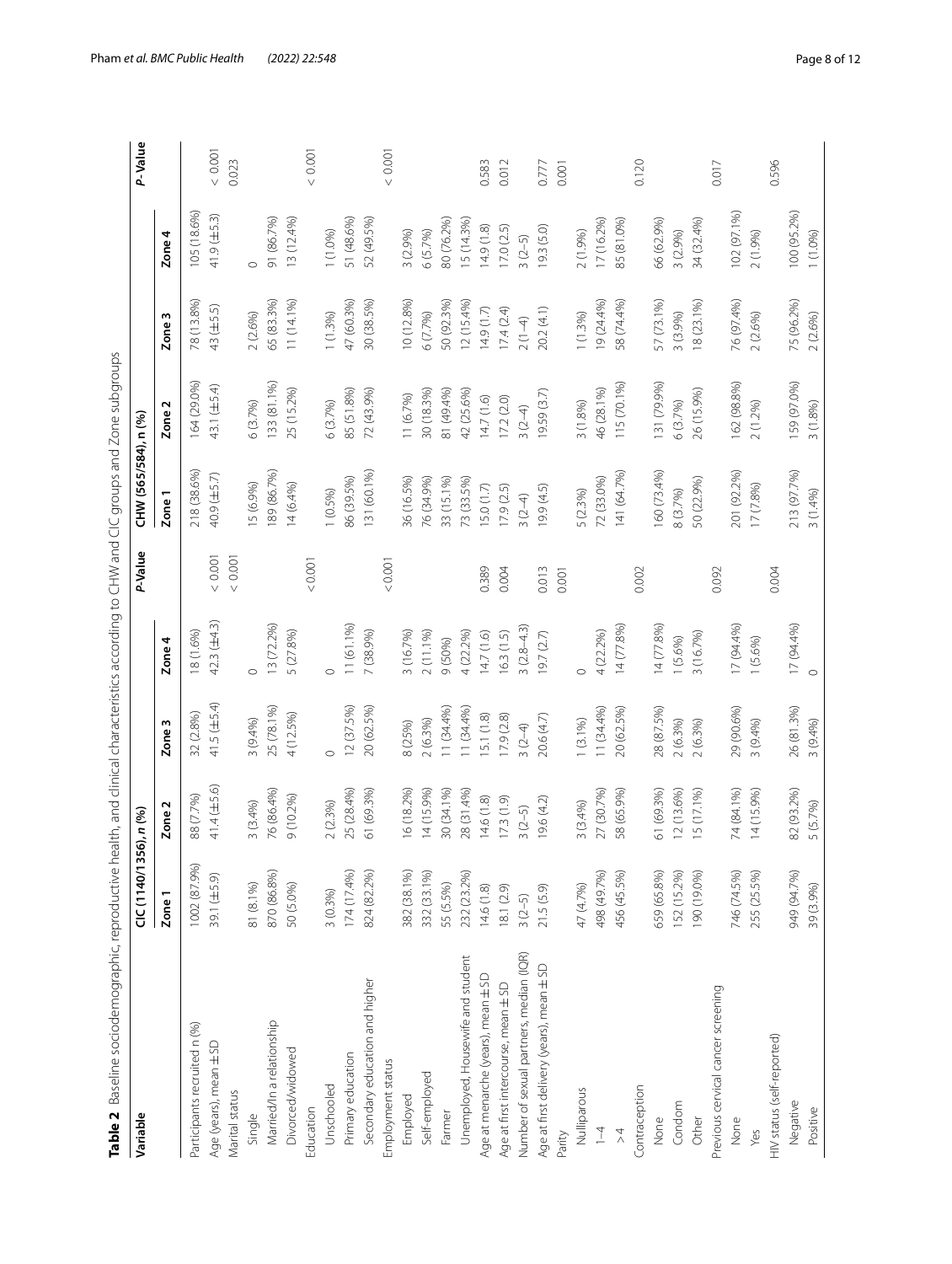| O |
|---|
|   |
|   |

| <b>Jariable</b>            | CIC(1140/1356), n(96) |             |                            |             |       | P-Value CHW (565/584), n (%) |                                                 |             |             | P-Value |
|----------------------------|-----------------------|-------------|----------------------------|-------------|-------|------------------------------|-------------------------------------------------|-------------|-------------|---------|
|                            | Zone 1                | Zone 2      | Zone <sub>3</sub>          | Zone 4      |       | Zone <sub>1</sub>            | Zone <sub>2</sub>                               | Zone 3      | Zone 4      |         |
| <b>HPV</b> testing results |                       |             |                            |             | 0.091 |                              |                                                 |             |             | 0.741   |
| Negative                   | 817 (81.54%)          | 76 (86.36%) | 27 (84.38%)                | 12 (66.67%) |       |                              | 80 (82.57%) 135 (82.32%)                        | 64 (82.05%) | 87 (82.86%) |         |
| Positive                   | 185 (18.46%)          |             | $12(13.64\%)$ $5(15.63\%)$ | 6 (33.33%)  |       |                              | 38 (17.43%) 29 (17.68%) 14 (17.95%) 18 (17.14%) |             |             |         |

Abbreviations: CHW Community Health Workers, CIC Community Information Channels, SD Standard Deviation, IQR Interquartile range, HIV Human immunodeficiency virus, HPV Human papillomavirus, n Number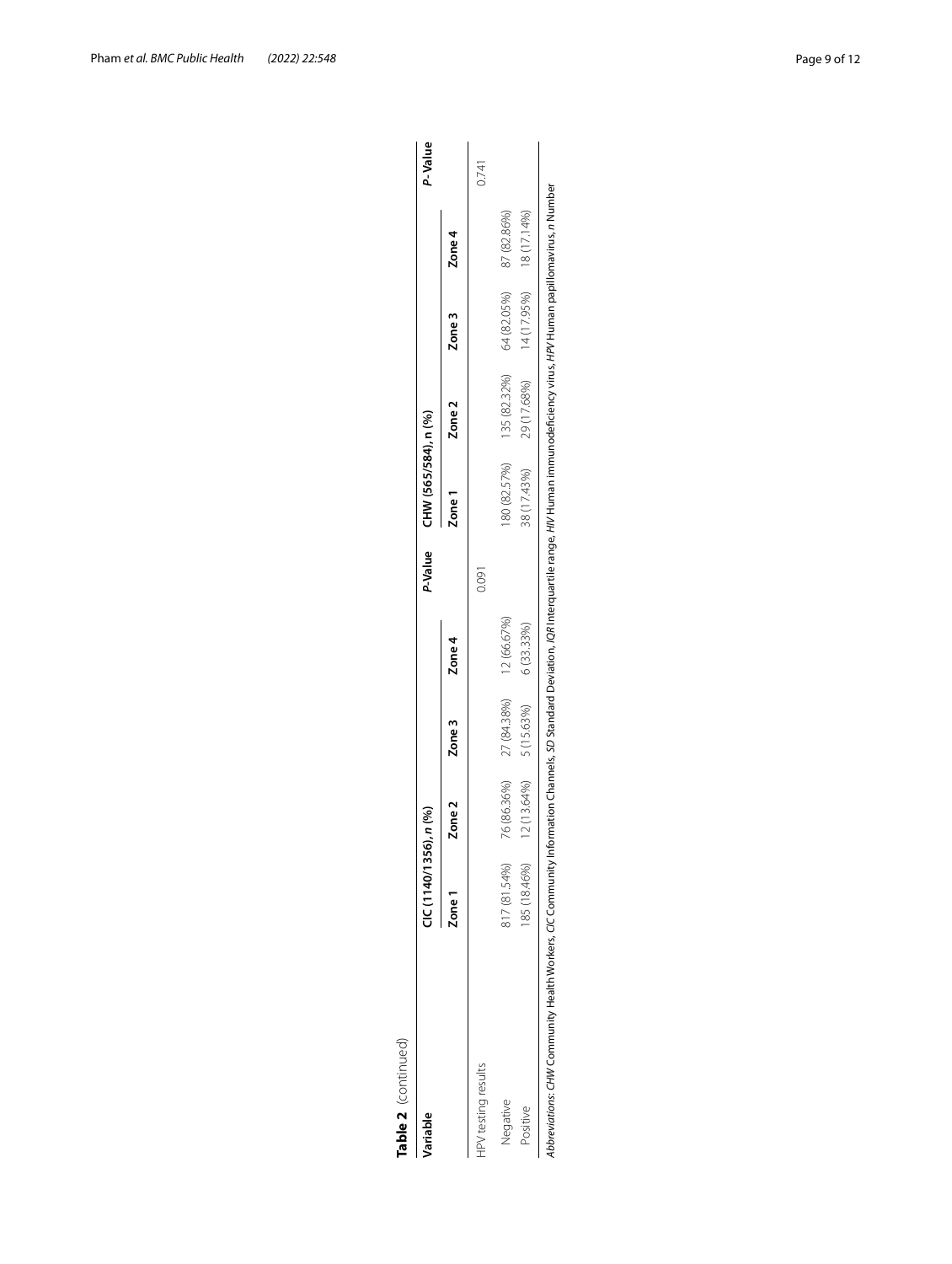<span id="page-9-0"></span>**Table 3** Cost-analysis of recruitment. The incremental costefectiveness ratio (ICER) is determined as the additional cost per screened woman calculated as the diference between CHW costs and CIC costs divided by the additional of number of screened women due to CHW

| Variable                               | CIC (USD) | CHW (USD)                                                  |
|----------------------------------------|-----------|------------------------------------------------------------|
| Recruited patients (n)                 | 1356      | 584                                                        |
| Patients' transport reimburse-<br>ment | 1345.74   | 1845.87                                                    |
| Street Banners $(n=2)$                 | 184.92    | N/A                                                        |
| Radiobroadcast $(n=4)$                 | 33.62     | N/A                                                        |
| Flyers ( $n = 1000$ )                  | 42.03     | N/A                                                        |
| CHW's training                         | N/A       | 2657.86                                                    |
| CHW wages                              | N/A       | 870.40                                                     |
| <b>Total costs</b>                     | 1606.31   | 5374.13 (training included)<br>2716.27 (training excluded) |
| Costs per recruited woman              |           |                                                            |
| <b>ACFR</b>                            | 1.18      | 9.20 (training included)<br>4.65 (training excluded)       |
| Incremental additional cost            | N/A       | 3767.82 (training included)<br>1109.06 (training excluded) |
| ICER in USD                            | N/A       | 6.45 (training included)<br>1.90 (training excluded)       |
| ICER in 2021 Int'l \$*                 | N/A       | 16.61 (training included)<br>4.89 (training excluded)      |

*Abbreviations*: *CHW* Community Health Workers, *CIC* Community Information Channels, *ICER* Incremental cost-efectiveness ratios, *ACER* Average cost efectiveness ratio, *n* Number, *N/A* Not applicable

efective to change screening behaviors through encouragement and logistical support [[32,](#page-11-21) [33\]](#page-11-22).

In our study, CIC appeared to be most suitable for women living close to the city center, while CHW improved recruitment coverage in rural areas. CHW not only enhanced recruitment outside urban areas, but they were also able to engage with and invite more women from a diferent socio-demographic population to be screened, including in zone 1. To avoid a bottleneck efect due to limited capacities at the screening center, one strategy could be to start by using CIC, before gradually implementing CHW intervention. A probable reason for a higher history of previous cervical cancer screening among participants from zone 1 in the CIC group was an increase of awareness and a built trust throughout a previous screening campaign led in Dschang in 2015, in addition to the 20 years of collaboration with our research team in Cameroon [[21\]](#page-11-12).

Transportation and childcare have been previously reported as screening barriers [\[26](#page-11-17)]. Our screening recruitment heavily depended on rainy seasons as roads were impassible. Moreover, fnancial transport aid was an essential aspect of our strategy as women living in rural areas had to travel for many hours. The CHW-led intervention helped to decrease these barriers as they recruited hard-to-reach women with multiple children and informed them about the fnancial subsidies for transportation.

The cost per screened woman and CIN2+ diagnosed was higher in the CHW group. While the media campaign was most efficient in zone 1, the higher recruitment of women in rural areas by CHW highlights the importance of training, preparing, and deploying CHWs to screen hard-to-reach women, especially considering that almost 45% of the Cameroonian population lives in a rural area [\[34](#page-11-23)]. Undetected cervical lesions potentially leading to cervical cancer also increase overall costs not only for the healthcare system but can cause direct and indirect costs for afected women and their families, such as cancer management costs, or loss of income due to disease, disability or death.

When possible, CHW selection should be based on abilities and long term motivation, and their work should be adequately compensated to avoid having inactive workers that need to be replaced by newly trained personnel, which would increase the screening cost [[13](#page-11-24), [35](#page-11-25)]. Training in October 2019 was more expensive in total than the frst session in June 2019; however, the investment was similar if we consider the expense per CHW trained. Improving CHW knowledge is recognized as a key factor to a successful recruitment intervention [\[16](#page-11-26)]. This was evidenced during the October session based on a multi-modal training, which was followed by an increase of screened women.

Strategies with multiple visits to get screened, treated, and followed up may decrease screening efectiveness and increase the overall cost of cancer prevention per woman due to loss to follow-up  $[12, 36]$  $[12, 36]$  $[12, 36]$  $[12, 36]$  $[12, 36]$ . In our setting, the 3T strategy led only to a 1.1% loss to follow-up and has the potential to increase program efectiveness as barriers for Cameroonian women include "low health literacy, poverty, lack of resources, and geographical conditions" [\[20](#page-11-11)]. However, additional follow-up visits after treatment may increase the need for CHW, as studies have shown that in-person follow-up could be a cost-efective approach to keep women in the screening process [[12](#page-11-7)]. In this study, we only focused on the cost of screening recruitment; however, further studies are needed to assess the full fnancial and social burden through a cost-beneft analysis of an HPV "screen and treat" program in Dschang. In sub-Saharan Africa, most women dying of cervical cancer are around 50 years old, and DALYs caused by CC were estimated ats 641years per 100′000 women [[21,](#page-11-12) [37\]](#page-11-28).

The large sample size and heterogeneity of the population regarding social and demographic characteristics are the major strengths of this study. Real-world conditions and thus the amount paid for equipment, supplies, and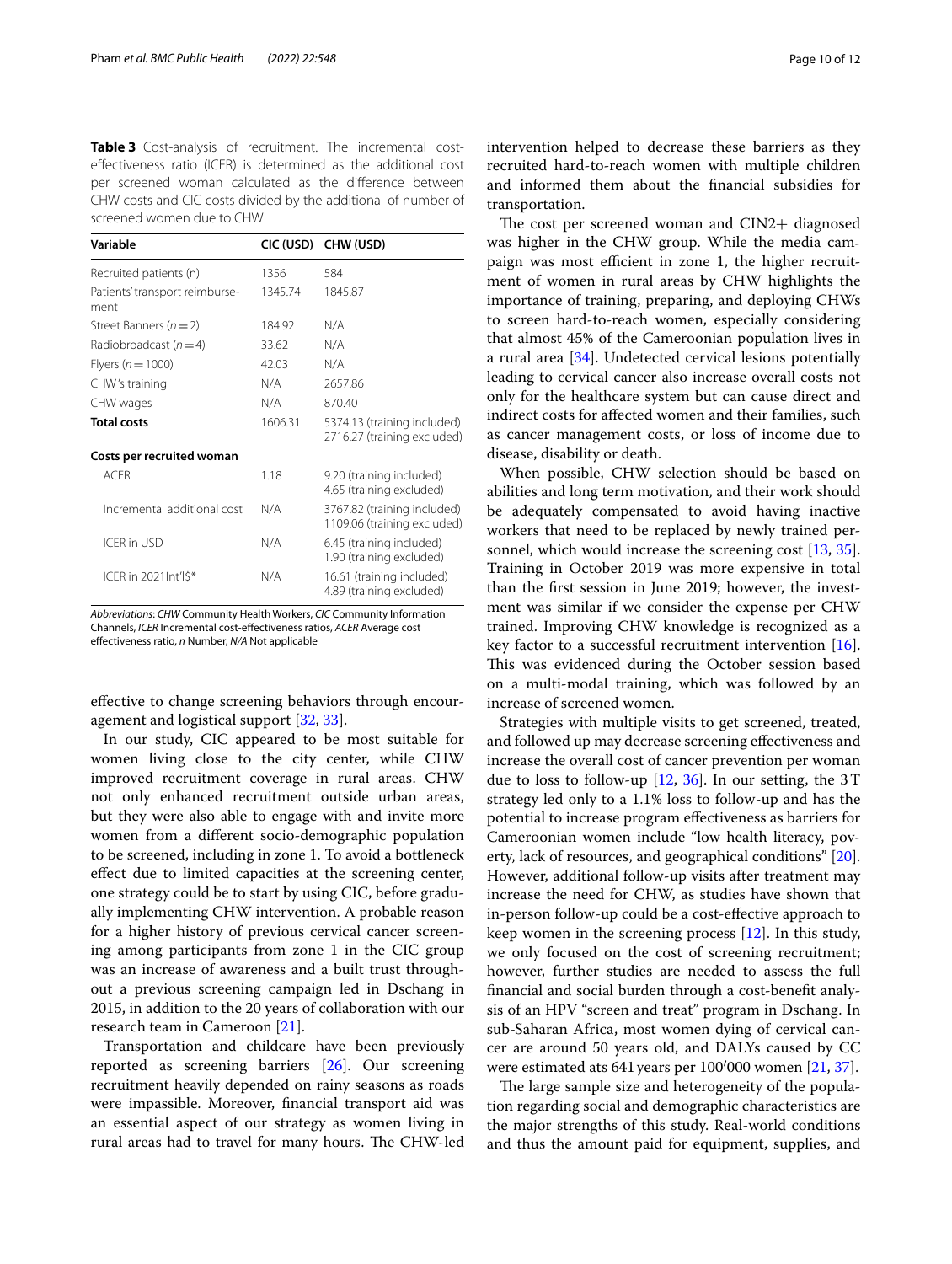labor did not refect theoretical costs. Health area attribution discordances and village overlap between two health areas/zones could have led to misclassifcation, as well as inexact cost and recruitment rate estimates, in addition to some miscommunication that led to incorrect patient reimbursement cost. Moreover, measuring the success rate of the CHW-led intervention could have allowed a more detailed analysis of the cost-efectiveness of CHW service. Indeed, the ratio of CHW-approached to screened women is currently unknown. Since recruitment strategies were not led simultaneously, a uniquely CHW-led intervention might have enrolled less participants as some women had already been informed through CIC. Furthermore, as various strategies (e.g. radio broadcasting, street banners) within the CIC intervention were led discontinuously throughout the study period, it is difficult to establish the effectiveness of each individually. Another limitation is that some women recruited by CHW might have eventually attended screening without CHW intervention.

#### **Conclusion**

Combining both CIC and CHW approaches according to regional context appeared as the most efficient strategy for increasing recruitment among the target population. CHW play a central role in building awareness and motivation for cervical cancer screening among rural populations. Further studies are needed to explore innovative community-based interventions as efective ways to improve recruitment of the target population.

#### **Abbreviations**

WHO: World Health Organization's; HPV: Human papillomavirus; CHW: Community Health Workers; CIC: Community Information Channels; ICER: Incremental Cost-Efectiveness Ratio; CC: Cervical Cancer; SD: Standard Deviation; IQR: Interquartile range; HIV: Human immunodeficiency virus; N: Number.

#### **Supplementary Information**

The online version contains supplementary material available at [https://doi.](https://doi.org/10.1186/s12889-022-12951-1) [org/10.1186/s12889-022-12951-1](https://doi.org/10.1186/s12889-022-12951-1).

<span id="page-10-4"></span>**Additional fle 1: Supplemental Table.** Detailed breakdown of CHWs training costs for each session.

#### **Acknowledgements**

The authors would like to thank the entire project team in Dschang and Geneva for their valuable contribution, and all the women who participated in the study in Cameroon. We would also like to thank all our funders for the economic support.

#### **Authors' contributions**

PP, BK, and PV designed the study protocol, implemented the study. PP, BK, PV, AW, and JS oversaw the data collection and interpreted the data. MP and KB drafted the paper. MP and AW conducted data analysis. AW, JS and ET supported the data collection. KB, BK, ET and JS trained the study staff and

assumed quality control. JS assumed project administration and funding acquisition. All authors interpreted the analyses and approved the fnal manuscript.

#### **Funding**

This study was funded by ESTHER Switzerland 17G1, Service de Solidarité Internationale (Canton of Geneva), the University Hospital of Geneva (HUG) (Switzerland) the Fondation Privée of (HUG), the Commission des Afaires Humanitaires (CAH) of HUG.

#### **Availability of data and materials**

Data are available upon reasonable request. In accordance with the journal's guidelines, we will provide our data for the reproducibility of this study in other centers if such is requested.

#### **Declarations**

#### **Ethics approval and consent to participate**

The study obtained approval from the Cantonal Ethics Board of Geneva, Switzerland (Commission cantonale d'éthique de la recherche [CCER], No. 2017–0110) and the Cameroonian National Ethics Committee for Human Health Research (No. 2018/07/1083/CE/CNERSH/SP). Protocols are carried out in accordance with relevant guidelines and regulations. All women provided informed written consent to participate in the study.

#### **Consent for publication**

Not applicable.

#### **Competing interests**

The authors declare no competing interests.

#### **Author details**

<sup>1</sup> Faculty of Medicine, University of Geneva, Geneva, Switzerland. <sup>2</sup> Gynecology Division, Department of Pediatrics, Gynecology and Obstetrics, University Hospitals of Geneva, Geneva, Switzerland. <sup>3</sup> Faculty of Medicine and Pharmaceutical Sciences, University of Dschang, Dschang, Cameroon. 4 Department of Gynecology and Obstetrics, District Hospital of Dschang, Dschang, Cameroon.<sup>5</sup> Department of Gynecology and Obstetrics, Biyem-Assi District Hospital, Yaoundé, Cameroon. <sup>6</sup>School of Health Sciences, HES-SO University of Applied Sciences and Arts Western Switzerland, Geneva, Switzerland. <sup>7</sup> Population Epidemiology Unit, Department of Primary Care, University Hospitals of Geneva, Geneva, Switzerland. <sup>8</sup>Institute of Global Health, University of Geneva, Geneva, Switzerland. <sup>9</sup> Help and Reintegration Center for Disabled Youth, Obala, Cameroon. <sup>10</sup>Geneva Foundation for Medical Education and Research, Geneva, Switzerland.

# Received: 14 May 2021 Accepted: 17 February 2022<br>Published online: 19 March 2022

#### **References**

- <span id="page-10-0"></span>International Agency for Research on Cancer, World Health Organization. Global Cancer Observatory. Estimated cancer incidence, mortality and prevalence worldwide in 2018: cervical cancer. Available from: [https://gco.iarc.fr/today/data/factsheets/cancers/23-Cervix-uteri-fact](https://gco.iarc.fr/today/data/factsheets/cancers/23-Cervix-uteri-fact-sheet.pdf) [sheet.pdf](https://gco.iarc.fr/today/data/factsheets/cancers/23-Cervix-uteri-fact-sheet.pdf). [cited 2021 Feb 17]
- <span id="page-10-1"></span>2. World Health Organization Regional Office for Africa. Infographics Cervical Cancer. Available from: [https://www.afro.who.int/sites/default/](https://www.afro.who.int/sites/default/files/health_topics_infographics/WHO_INFOgraphics_CervicalCancer.pdf) [fles/health\\_topics\\_infographics/WHO\\_INFOgraphics\\_CervicalCancer.](https://www.afro.who.int/sites/default/files/health_topics_infographics/WHO_INFOgraphics_CervicalCancer.pdf) [pdf.](https://www.afro.who.int/sites/default/files/health_topics_infographics/WHO_INFOgraphics_CervicalCancer.pdf) [cited 2021 Feb 18]
- <span id="page-10-2"></span>3. International Agency for Research on Cancer. IARC handbooks of cancer prevention: volume 10—cervix cancer screening. 2005. Available from: [https://publications.iarc.fr/Book-And-Report-Series/Iarc-Handb](https://publications.iarc.fr/Book-And-Report-Series/Iarc-Handbooks-Of-Cancer-Prevention/Cervix-Cancer-Screening-2005) [ooks-Of-Cancer-Prevention/Cervix-Cancer-Screening-2005](https://publications.iarc.fr/Book-And-Report-Series/Iarc-Handbooks-Of-Cancer-Prevention/Cervix-Cancer-Screening-2005) [cited 2021 Feb 17]
- <span id="page-10-3"></span>4. Denny L, Anorlu R. Cervical cancer in Africa. Cancer Epidemiol Biomark Prev Publ Am Assoc Cancer Res Cosponsored Am Soc Prev Oncol. 2012;21(9):1434–8.